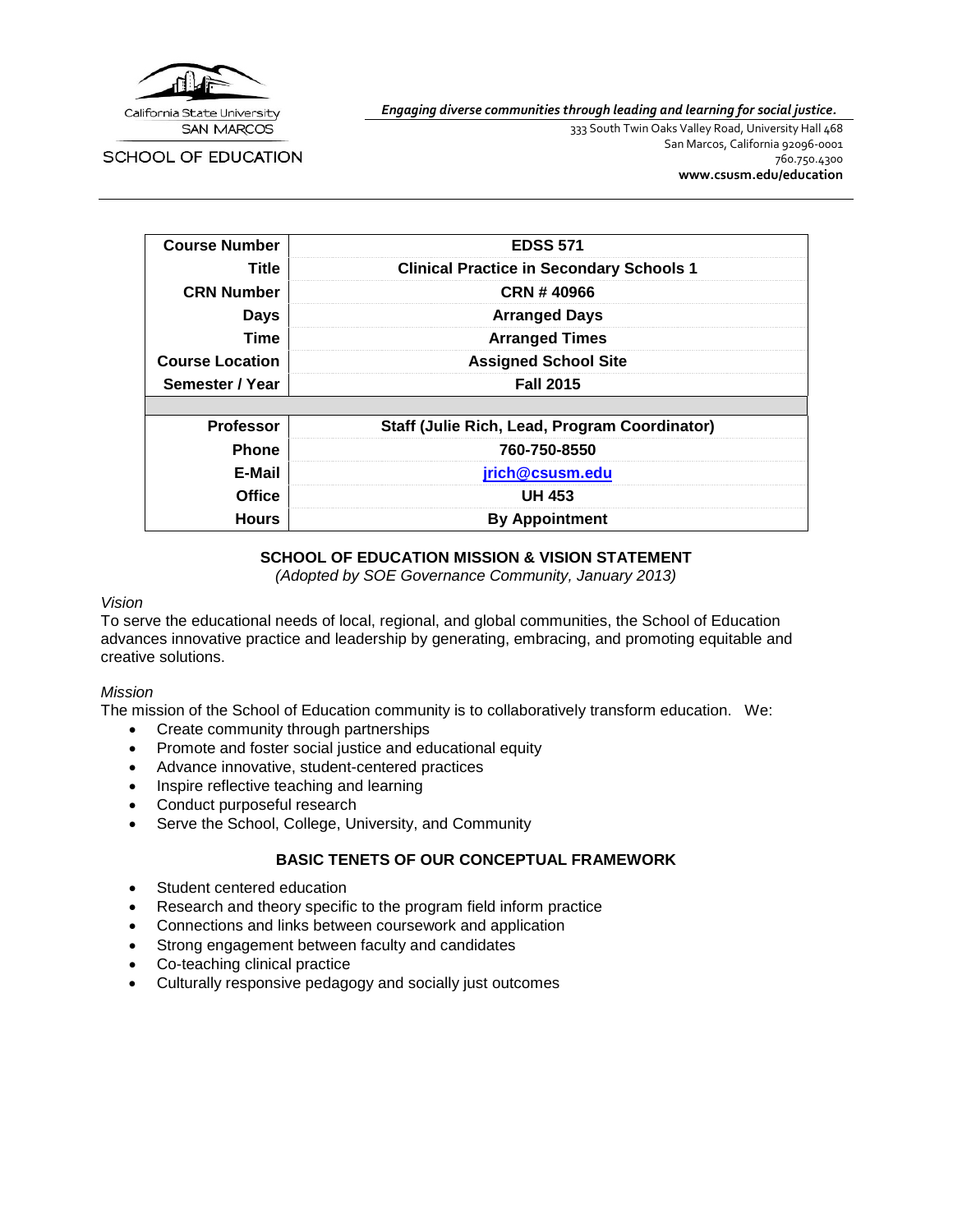# **TABLE OF CONTENTS**

| CLASS PROFILE: CONTEXT FOR LEARNING INFORMATION (edTPA and BTSA) 19 |  |
|---------------------------------------------------------------------|--|
|                                                                     |  |
|                                                                     |  |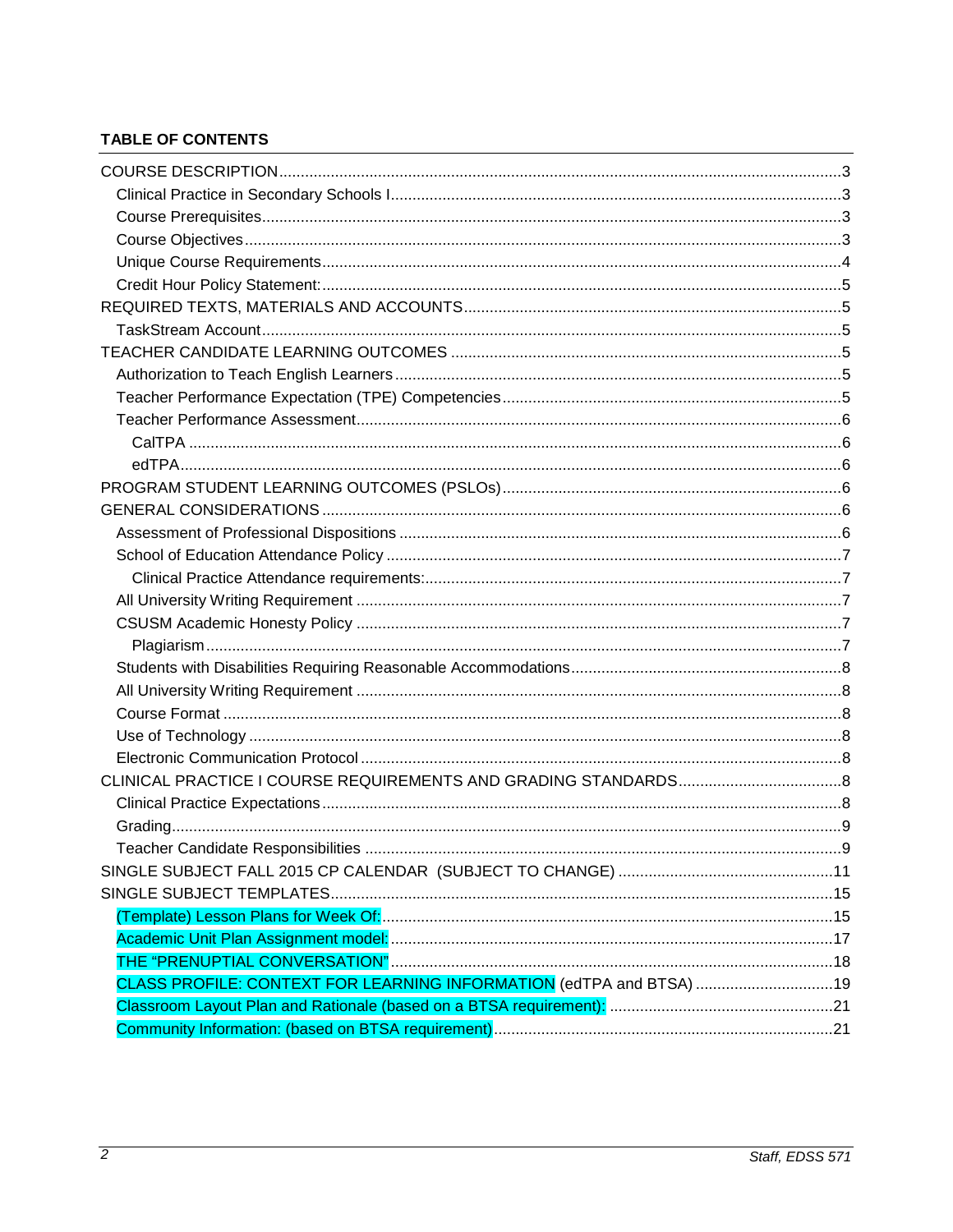## **COURSE DESCRIPTION**

## <span id="page-2-1"></span><span id="page-2-0"></span>**Clinical Practice in Secondary Schools I**

Observation and teaching in selected secondary schools under the supervision of a classroom teacher and university supervisor. *Graded Credit/No Credit.*

Clinical Practice is a field work class that represents 6 units in the fall and 7 units in the spring. Your course instructor is your University Supervisor, who has been chosen for the experience, coaching and knowledge they will bring to this field placement class. As your instructor they will make and collect assignments, observe you, give you feedback, review your Teacher Performance Expectations (TPE) digital portfolio requirement (see description on page 3) and assign your grade. Successful completion of both CP I and CP II are required for you to be recommended for your credential.

Clinical Practice I (part one of the Clinical Practice requirement) is designed to help teachers seeking the Single Subject Credential to develop the skills, knowledge, and dispositions at the novice level necessary to assist schools and districts in implementing an effective program for all students. The successful candidate must be able to demonstrate their understanding and ability to apply each of the TPE's; that is, merge theory and practice in order to realize a comprehensive and extensive educational program for all students. Failure to meet a minimum competence on any of the TPE's by the completion of the program will prevent the acquisition of the Single Subject Credential. Minimum competency will be considered a rating of 'approaching' for all TPE's considered for completion in CP I. A full-text version of the TPE descriptions can be downloaded from the School of Education website.

## <span id="page-2-2"></span>**Course Prerequisites**

Full admission to the Single Subject Program including but not limited to: EDUC 350, EDUC 364, & EDUC 422, CSET or waiver, CBEST, and participation in the admissions process.

## <span id="page-2-3"></span>**Course Objectives**

Clinical Practice provides the opportunity to practice the theories and instructional strategies learned in program coursework in an actual school setting under the direction of a Cooperating Teacher. Candidates will participate in planning, delivery of instruction, assessment and reflection in a controlled setting with daily feedback from a veteran teacher and observations completed by a highly qualified University Supervisor, including written feedback. Candidates are expected to demonstrate competency in all Teacher Performance Expectations. However, Clinical Practice I will focus on:

**TPE 1B – Subject-Specific Pedagogical Skills for Single Subject Teaching Assignments**

- **TPE 2 Monitoring student learning during instruction**
- **Student engagement**
- **TPE 6c – Developmentally Appropriate Practices in Grades 7-12**
- **TPE 9 Instructional planning**
- **TPE 10 Instructional time (routines, pacing and transitions)**

#### **Educator Preparation Program Standard 14 from the CTC states:**

#### **Supervised Fieldwork in the Program**

#### **Standard 14: Learning to Teach through Supervised Fieldwork**

The teacher preparation program includes a developmental sequence of carefully-planned, substantive, supervised field experiences in schools selected by the program sponsor. All candidates plan and practice multiple strategies for managing and delivering instruction that were introduced and examined in program and/or prerequisite coursework.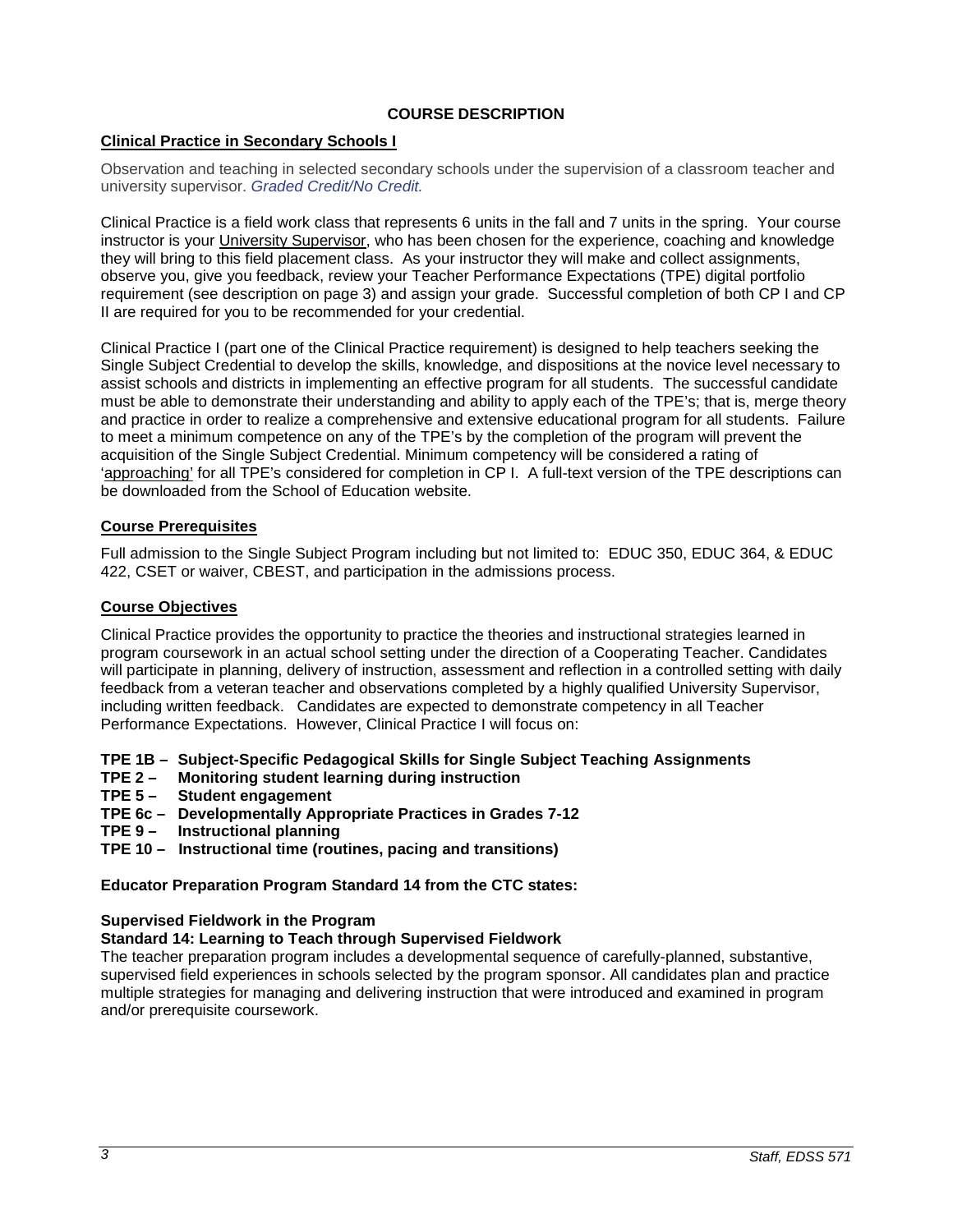Qualified members of the teacher preparation program (University Supervisors) determine and document the satisfactory qualifications and developmental readiness of each candidate prior to (a) being given instructional responsibilities with K-12 students, and (b) being given daily whole-class instructional responsibilities in a K-12 school. In addition, each candidate must demonstrate a fundamental ability to teach in the major domains of the *Teaching Performance Expectations*.

By design, this supervised fieldwork sequence (a) extends candidates' understanding of major ideas and emphases developed in program and/or prerequisite coursework; (b) contributes to candidates' meeting the *Teaching Performance Expectations*, and (c) contributes to candidates' preparation for the teaching performance assessment. Candidates have extensive opportunities to observe, acquire and use appropriate pedagogical knowledge, skills, and abilities.

As part of the sequence, all candidates complete individual assignments and group discussions in which coursework-based strategies are used and reviewed in relation to (a) state-adopted student academic content standards and curriculum frameworks; (b) students' needs, interests and accomplishments; and (c) the observed results of the strategies.

The structured sequence of supervised fieldwork includes a formal process for determining the readiness of each candidate for advancement to daily responsibility for whole-class instruction in the program. Prior to or during the program, each candidate observes, discusses, reflects on and participates in important aspects of teaching, and teaches individual students and groups of students before being given daily responsibility for whole-class instruction. Prior to or during the program each candidate observes and participates in two or more K-12 classrooms, including classrooms in hard-to-staff and/or underperforming schools.

Prior to assuming daily responsibility for whole-class instruction, each candidate must have satisfied the basic skills and subject matter requirements.

During the supervised field experience, each candidate is supervised in daily teaching for a minimum of one K-12 grading period, including in a full-day teaching assignment of at least two weeks, commensurate with the authorization of the recommended credential. As part of this experience, or in a different setting if necessary, each candidate teaches in public schools, experiences all phases of a school year on-site and has significant experiences teaching English learners.

Prior to or during the program each Multiple Subject teaching credential candidate observes and participates in two or more of the following grade spans: K-2, 3-5, and 6-9. Prior to or during the program each Single Subject teaching credential candidate observes and/or participates in two or more subject-specific teaching assignments that differ in content and/or level of advancement.

#### <span id="page-3-0"></span>**Unique Course Requirements**

Teacher education is a professional preparation program. Teacher Candidates in the SS program will be present on the assigned school site every Tuesday through Friday following the teacher contract for that site, and prepared with lesson plans and other assignments from the first pre-service day until the last teaching day before winter break.

Teacher Candidates are expected to adhere to academic honesty and integrity, standards of dependability, confidentiality, rules of conduct and professionalism as referenced at: <http://www.ctc.ca.gov/credentials/rules-of-conduct.html>and the 2013 Laws and Rules Manual, <http://www.ctc.ca.gov/educator-discipline/files/CTC-Laws-Rules-2013.pdf>

Because it is important for teachers to be able to effectively communicate their ideas to students, parents, colleagues, and administrators, all written communication is expected to be clear, appropriate and error-free. Lesson plans will be written for all teaching days and will be turned in on time, according to the schedule required by the University Supervisor and Cooperating Teacher. Digital TPE portfolios on Taskstream will be maintained and available (published) to the University Supervisor upon request. Please discuss individual issues with the Cooperating Teacher, On-site Liaison and/or University Supervisor. Points will be deducted if assignments /lesson plans/TPE portfolios are submitted late.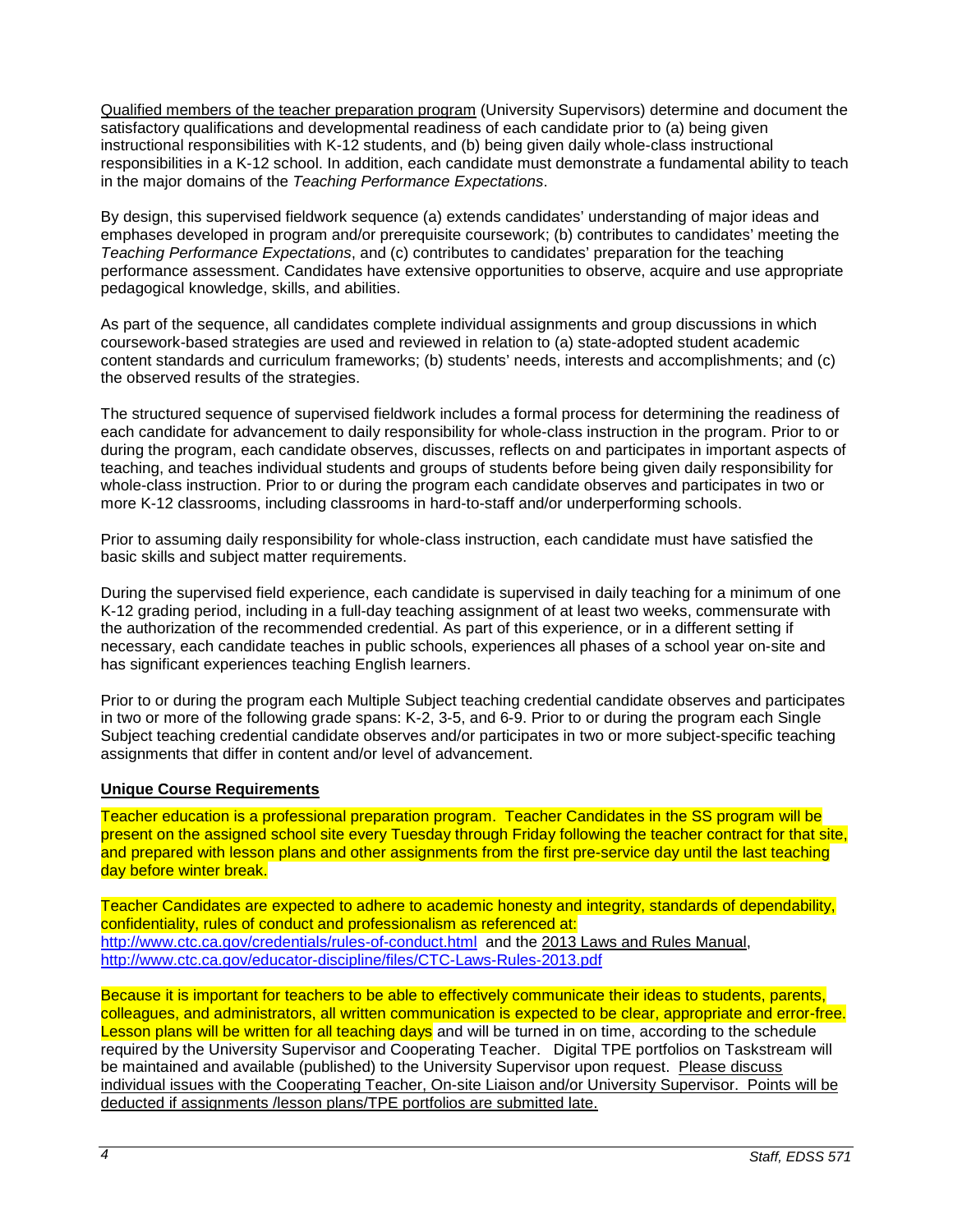# <span id="page-4-0"></span>**Credit Hour Policy Statement:**

Per the University Credit Hour Policy: For activity and laboratory modes of instruction, depending on the particular instructional mode, each unit of credit corresponds to two or three 'hours' of class-time, and two hours of student learning outside of class.) Candidates spend a minimum of 7 hours on the school site, Tuesday through Friday and are required to submit assignments weekly which entail anywhere from  $2 - 4$ hours outside of class.

# **REQUIRED TEXTS, MATERIALS AND ACCOUNTS**

<span id="page-4-1"></span>"TPE –full text" from the Clinical Practice Handbook forms page: <http://www.csusm.edu/education/ClinicalPractice/HandbookSS.html>

California State Standards: <http://www.cde.ca.gov/re/cc/>

California Content Standards: <http://www.cde.ca.gov/re/cc/>

## <span id="page-4-2"></span>**TaskStream Account**

# **TEACHER CANDIDATE LEARNING OUTCOMES**

<span id="page-4-3"></span>Upon successful completion of this course, students will be able to demonstrate planning and presentation skills for their identified single subject content area, and that they are approaching proficiency on the Teacher Performance Expectations with specific focus on:

- **TPE 1B – Subject-Specific Pedagogical Skills for Single Subject Teaching Assignments**
- **Monitoring student learning during instruction**
- **TPE 5 Student engagement**
- **TPE 6c – Developmentally Appropriate Practices in Grades 7-12**
- **TPE 9 Instructional planning**
- **TPE 10 Instructional time (routines, pacing and transitions)**

# <span id="page-4-4"></span>**Authorization to Teach English Learners**

This credential program has been specifically designed to prepare teachers for the diversity of languages often encountered in California public school classrooms. The authorization to teach English learners is met through the infusion of content and experiences within the credential program, as well as additional coursework. Candidates successfully completing this program receive a credential with authorization to teach English learners. *(Approved by CCTC in SB 2042 Program Standards, August 02)*

#### <span id="page-4-5"></span>**Teacher Performance Expectation (TPE) Competencies**

The course objectives, assignments, and assessments have been aligned with the CTC standards for a Single Subject Credential. This course is designed to help teachers seeking a California teaching credential to develop the skills, knowledge, and attitudes necessary to assist schools and district in implementing effective programs for all students. The successful candidate will be able to merge theory and practice in order to realize a comprehensive and extensive educational program for all students. You will be required to formally address the following TPEs in this course:

# **See COURSE OBJECTIVES ABOVE FOR SPECIFIC TPEs ADDRESSED.**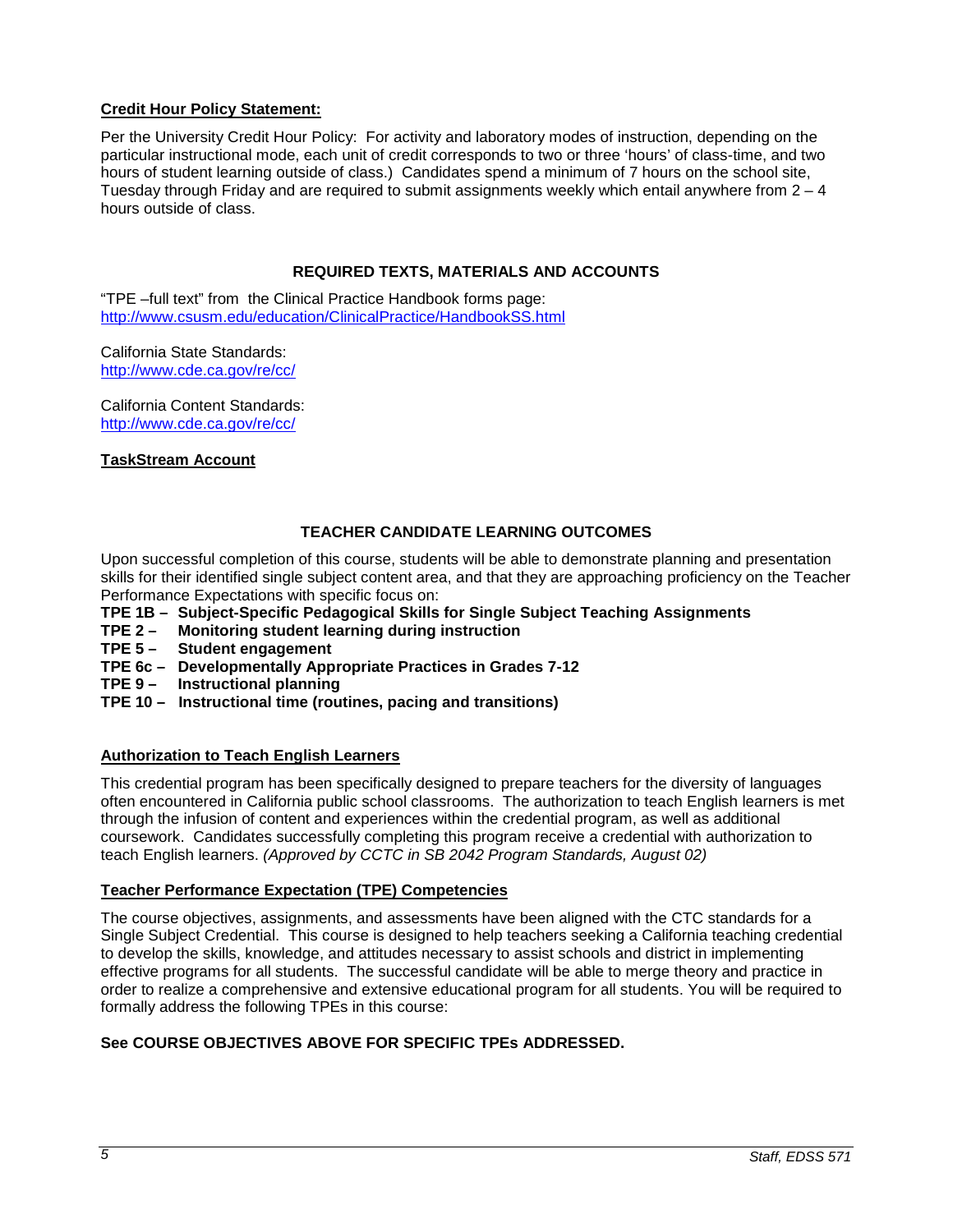# <span id="page-5-0"></span>**Teacher Performance Assessment**

Beginning July 1, 2008 all California credential candidates must successfully complete a state-approved Teacher Performance Assessment (TPA), as part of the credential program of preparation. During the 2015- 16 academic year the CSUSM credential programs will use either the CalTPA (California Teacher Performance Assessment) or the edTPA (Educative Teacher Performance Assessment).

<span id="page-5-1"></span>Check with your program coordinator to determine which assessment is used for your credential program.

# **CalTPA**

To assist with your successful completion of the CalTPA, a series of informational seminars are offered over the course of the program. TPA related questions and logistical concerns are to be addressed during the seminars. Your attendance to TPA seminars will greatly contribute to your success on the assessment. The CalTPA Candidate Handbook, TPA seminar schedule, and other TPA support materials may be found on the SOE website:

<http://www.csusm.edu/education/CalTPA/ProgramMaterialsTPA.html>

# <span id="page-5-2"></span>**edTPA**

Beginning in fall 2015, for newly entering initial candidates, the CSUSM assessment system is the edTPA. To assist with your successful completion of the edTPA, a capstone class is part of your curriculum. In this class edTPA related questions and logistical concerns are addressed. Additional support materials are available on the edTPA website: [http://www.edtpa.com/PageView.aspx?f=GEN\\_Candidates.html](http://www.edtpa.com/PageView.aspx?f=GEN_Candidates.html)

Additionally, to support your success in your credential program and with TPA, SOE classes use common pedagogical language, lesson plans (lesson designs), and unit plans (unit designs).

# **PROGRAM STUDENT LEARNING OUTCOMES (PSLOs)**

<span id="page-5-3"></span>Candidates must demonstrate competency in the classroom at the novice level as part of the successful completion of the first semester of the single subject credential program, as evidenced by the TPE rating sheet and CP I summary prepared by the instructor, the University Supervisor. Adequate progress is required to be recommended for advancement to CP II.

# **GENERAL CONSIDERATIONS**

# <span id="page-5-5"></span><span id="page-5-4"></span>**Assessment of Professional Dispositions**

Assessing a candidate's dispositions within a professional preparation program is recognition that teaching and working with learners of all ages requires not only specific content knowledge and pedagogical skills, but positive attitudes about multiple dimensions of the profession. The School of Education has identified six dispositions – social justice and equity, collaboration, critical thinking, professional ethics, reflective teaching and learning, and life-long learning—and developed an assessment rubric. For each dispositional element, there are three levels of performance - *unacceptable*, *initial target*, and *advanced target*. The description and rubric for the three levels of performance offer measurable behaviors and examples.

The assessment is designed to provide candidates with ongoing feedback for their growth in professional dispositions and includes a self-assessment by the candidate. The dispositions and rubric are presented, explained and assessed in one or more designated courses in each program as well as in clinical practice. Based upon assessment feedback candidates will compose a reflection that becomes part of the candidate's Teaching Performance Expectation portfolio. Candidates are expected to meet the level of *initial target* during the program.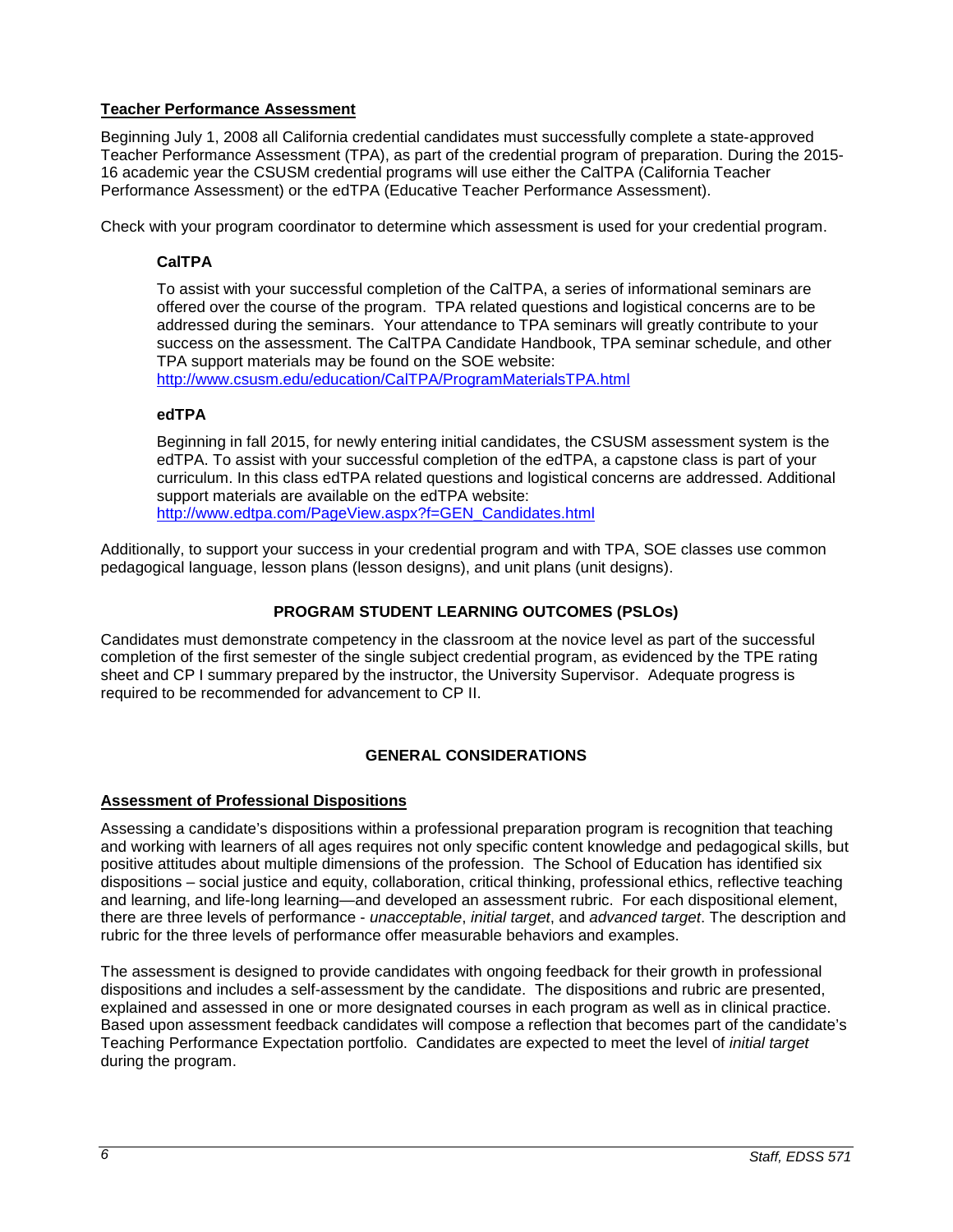# <span id="page-6-0"></span>**School of Education Attendance Policy**

Due to the dynamic and interactive nature of courses in the School of Education, all candidates are expected to attend all classes and participate actively. At a minimum, candidates must attend more than 80% of class time, or s/he may not receive a passing grade for the course at the discretion of the instructor. Individual instructors may adopt more stringent attendance requirements. Should the candidate have extenuating circumstances, s/he should contact the instructor as soon as possible. *(Adopted by the COE Governance Community, December, 1997).*

# <span id="page-6-1"></span>**Clinical Practice Attendance requirements:**

Be punctual and regular in attendance. **In the case of unavoidable absence, inform your instructors (in the case of coursework) and your Cooperating Teacher, On-site Liaison, and University Supervisor (in Clinical Practice) in advance. Also, prepare substitute plans for your Cooperating Teacher to utilize as appropriate.**

Extensive absences, for whatever reasons, jeopardize the learning of your students and your growth as a professional educator and could result in removal from Clinical Practice. The attendance policy for Clinical Practice mirrors what is expected of teachers, generally 1 absence per month (10 per year). Since candidates are on campus 4 days per week (80%) candidates are allowed 4 absences in Clinical Practice I and 4 Clinical Practice II.

# <span id="page-6-2"></span>**All University Writing Requirement**

The writing requirement for this class will be met as described in the assignments. Every course at the university, including this one must have a writing requirement of at least 2500 words.

# <span id="page-6-3"></span>**CSUSM Academic Honesty Policy**

"Teacher candidates will be expected to adhere to standards of academic honesty and integrity, as outlined in the Student Academic Honesty Policy. All written work and oral presentation assignments must be original work. All ideas/materials that are borrowed from other sources must have appropriate references to the original sources. Any quoted material should give credit to the source and be punctuated with quotation marks.

Candidates are responsible for honest completion of their work including examinations. There will be no tolerance for infractions. If you believe there has been an infraction by someone in the class, please bring it to the instructor's attention. The instructor reserves the right to discipline any teacher candidate for academic dishonesty in accordance with the general rules and regulations of the university. Disciplinary action may include the lowering of grades and/or the assignment of a failing grade for an exam, assignment, or the class as a whole."

Incidents of Academic Dishonesty will be reported to the Dean of Students. Sanctions at the University level may include suspension or expulsion from the University.

Refer to the full Academic Honesty Policy at:

<span id="page-6-4"></span>[http://www.csusm.edu/policies/active/documents/Academic\\_Honesty\\_Policy.html](http://www.csusm.edu/policies/active/documents/Academic_Honesty_Policy.html)

# **Plagiarism**

As an educator, it is expected that each candidate will do his/her own work, and contribute equally to group projects and processes. Plagiarism or cheating is unacceptable under any circumstances. If you are in doubt about whether your work is paraphrased or plagiarized see the Plagiarism Prevention for Students website [http://library.csusm.edu/plagiarism/index.html.](http://library.csusm.edu/plagiarism/index.html) If there are questions about academic honesty, please consult the University catalog.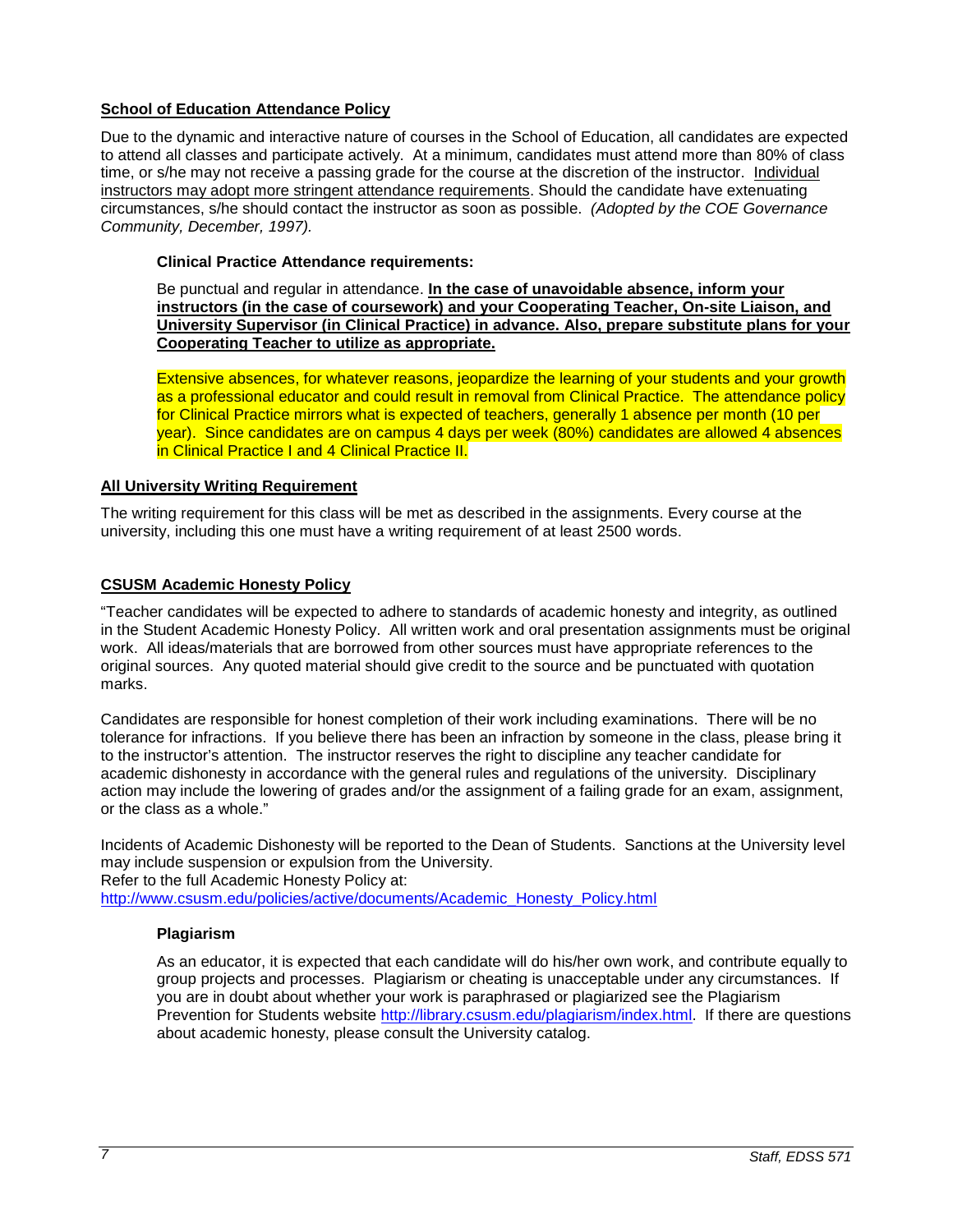## <span id="page-7-0"></span>**Students with Disabilities Requiring Reasonable Accommodations**

Students with disabilities who require reasonable accommodations must be approved for services by providing appropriate and recent documentation to the Office of Disabled Student Services (DSS). This office is located in Craven Hall 4300, and can be contacted by phone at (760) 750-4905, or TTY (760) 750- 4909. Students authorized by DSS to receive reasonable accommodations should meet with their instructor during office hours or, in order to ensure confidentiality, in a more private setting.

## <span id="page-7-1"></span>**All University Writing Requirement**

The All-University Writing Requirement (850 words for a 1-unit course, 1700 words for a 2-unit course, and 2500 words for courses of 3 or more units) is satisfied in the course through the writing of lesson and unit plans, reflections and weekly logs.

## <span id="page-7-2"></span>**Course Format**

This course is held exclusively on an assigned school site under the direct supervision of school site personnel and the University Supervisor.

## <span id="page-7-3"></span>**Use of Technology**

Candidates are expected to demonstrate competency in the use of various forms of technology (i.e. word processing, electronic mail, Moodle, use of the Internet, and/or multimedia presentations). Specific requirements for course assignments with regard to technology are at the discretion of the instructor. Keep a digital copy of all assignments for use in your teaching portfolio. All assignments will be submitted online, and some will be submitted in hard copy as well. Details will be given in class.

## <span id="page-7-4"></span>**Electronic Communication Protocol**

Electronic correspondence is a part of your professional interactions. If you need to contact the instructor, email is often the easiest way to do so. It is my intention to respond to all received e-mails in a timely manner. Please be reminded that e-mail and on-line discussions are a very specific form of communication, with their own nuances and etiquette. For instance, electronic messages sent in all upper case (or lower case) letters, major typos, or slang, often communicate more than the sender originally intended. With that said, please be mindful of all e-mail and on-line discussion messages you send to your colleagues, to faculty members in the School of Education, or to persons within the greater educational community. All electronic messages should be crafted with professionalism and care.

Things to consider:

- Would I say in person what this electronic message specifically says?
- How could this message be misconstrued?
- Does this message represent my highest self?
- Am I sending this electronic message to avoid a face-to-face conversation?

In addition, if there is ever a concern with an electronic message sent to you, please talk with the author in person in order to correct any confusion.

# **CLINICAL PRACTICE I COURSE REQUIREMENTS AND GRADING STANDARDS**

#### <span id="page-7-6"></span><span id="page-7-5"></span>**Clinical Practice Expectations**

The Clinical Practice experience is an important part of your training to become a certificated teacher in the state of California. We want you to have a positive and helpful experience during this time when you can receive valuable coaching, mentoring and guidance from your Cooperating Teacher, On site Liaison and University Supervisor. Enjoy this experience. Teaching can be a very rewarding profession. As a teacher, you impact a student's life each day.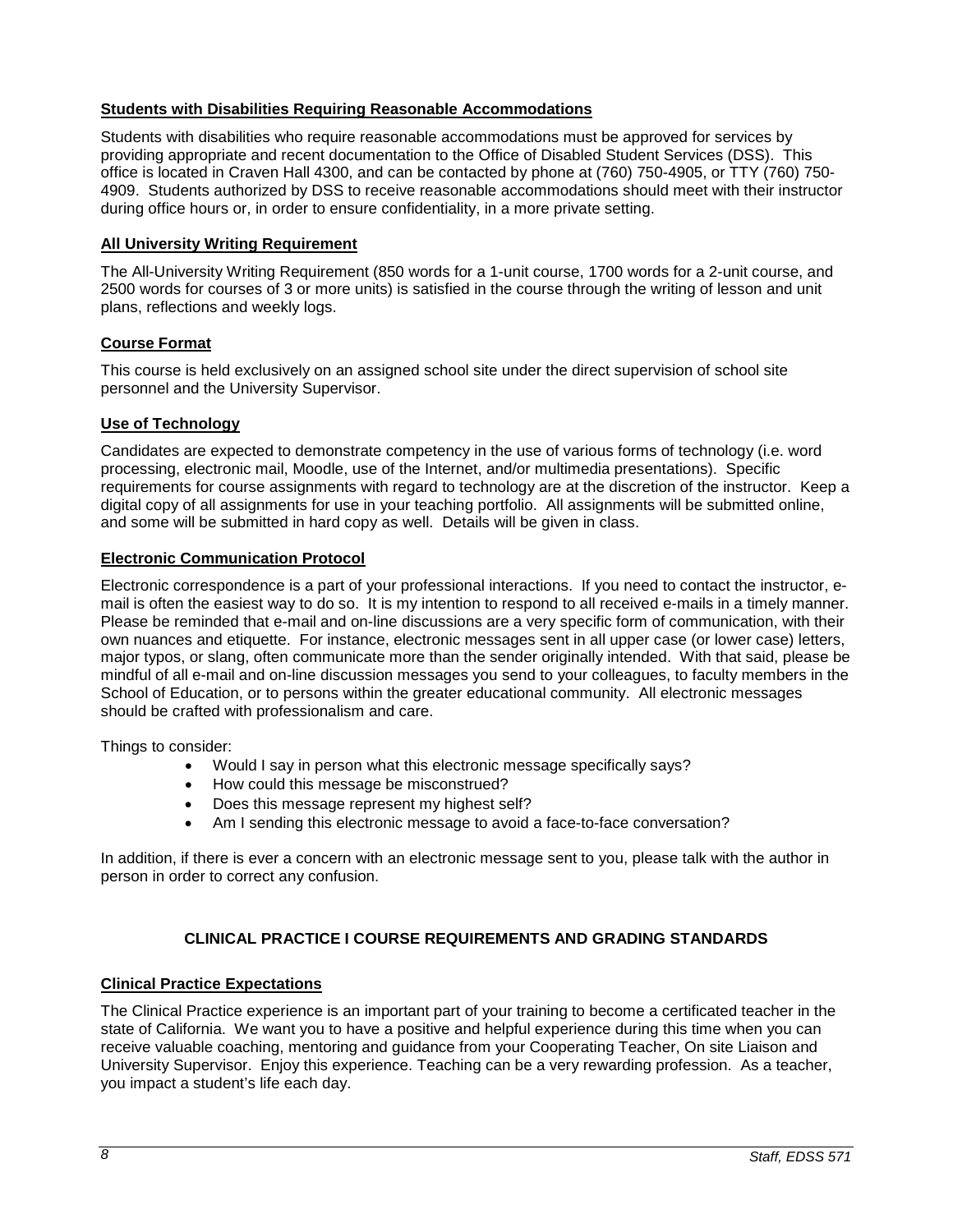Your Clinical Practice is intended to give you the opportunity to practice the theories and instructional strategies you have learned in your coursework. Your On-site Liaison, University Supervisor and Cooperating Teacher(s) are there to offer advice and suggestions and to counsel you throughout the semester. Our main priorities are your personal and professional growth in education and success in your assigned classroom(s). If the University Supervisor, OSL or the Cooperating Teacher feels that a candidate is not progressing satisfactorily, a Statement of Concern with a Performance Contract will be issued. This is meant to support the candidate to successfully complete Clinical Practice and obtain the expertise and skills necessary to become a well-qualified teacher. Please refer to the forms page for a complete summary of the Statement of Concern process. <https://www.csusm.edu/education/ClinicalPractice/HandbookSS.html>

As a Teacher Candidate you should become as familiar with your assigned school as quickly as possible. Familiarize yourself with important school information, such as attendance procedures, grading policies, important deadlines, department and school-wide meetings, expectations of your Cooperating Teacher(s), administrative assignments, and any other area of the profession which you should be aware of and which will enrich your Clinical Practice. Resources and tools to guide you in this process are located in the handbook**—***which are required as part of the TPE electronic portfolio.*

# <span id="page-8-0"></span>**Grading**

University Supervisors, in collaboration with the Cooperating Teacher/s and On-site Liaison will prepare a **Clinical Practice I Summary** report and complete the **TPE Assessment** based on observations, site feedback and the TPE electronic portfolio artifacts. These documents (Summary and Assessment) will be presented to the Teacher Candidate at the exit meeting and all participants will sign the documents. These documents serve as official verification of successful completion of Clinical Practice and are required for the University to be able to recommend a candidate for a credential at the end of the program. In addition, a grade for the 6 units of Clinical Practice I will be assigned by the University Supervisor.

- 1. A grade of CREDIT (CR) or NO CREDIT (NC) will be assigned for Clinical Practice experiences. If a Teacher Candidate has not successfully met the Teacher Performance Expectations at an appropriate level (approaching in CP I, met in CP II), the candidate may be required to extend or repeat the experience.
- 2. If a candidate is unsuccessful in a Clinical Practice experience, a grade of NO CREDIT will be given. Granting of an additional opportunity for Clinical Practice will be made based on the circumstances under which the original NO CREDIT was given.
- 3. Should a candidate be in the potential situation of receiving NO CREDIT for Clinical Practice, the University Supervisor and Cooperating Teacher must complete a State of Concern (SOC) as soon as possible and provide copies to the Program Coordinator. The documentation in the SOC, the action plan and the follow up steps to the plan are key documents that will be used to verify inadequate performance in Clinical Practice if the action plan is not met.
- 4. Should a second Clinical Practice experience be recommended, the candidate must re-register for the Clinical Practice course prior to the new placement being made.

## **NOTE: A candidate will be removed from the school site and a Statement of Concern documenting the situation will be written immediately if candidate:**

- **1. Endangers students or others;**
- **2. Violates recognized codes of conduct, e.g. CSUSM Student Code of Conduct, CSUSM Academic Honesty Policy NEA Code of Ethics, CA Education Code Section 44932; <http://www.ctc.ca.gov/credentials/rules-of-conduct.html>**
- **3. Is dismissed from the classroom or school site by the Cooperating Professional or district administrator.**

 **(See Statement of Concern Guidelines on the Single Subject Handbook forms page)** 

# <span id="page-8-1"></span>**Teacher Candidate Responsibilities**

1. **Confer daily with your Cooperating Teacher** to discuss your program requirements, university schedule, observation feedback, planning guidelines, student progress and concerns, lesson implementation, progress on TPE's, TPA's and other appropriate topics.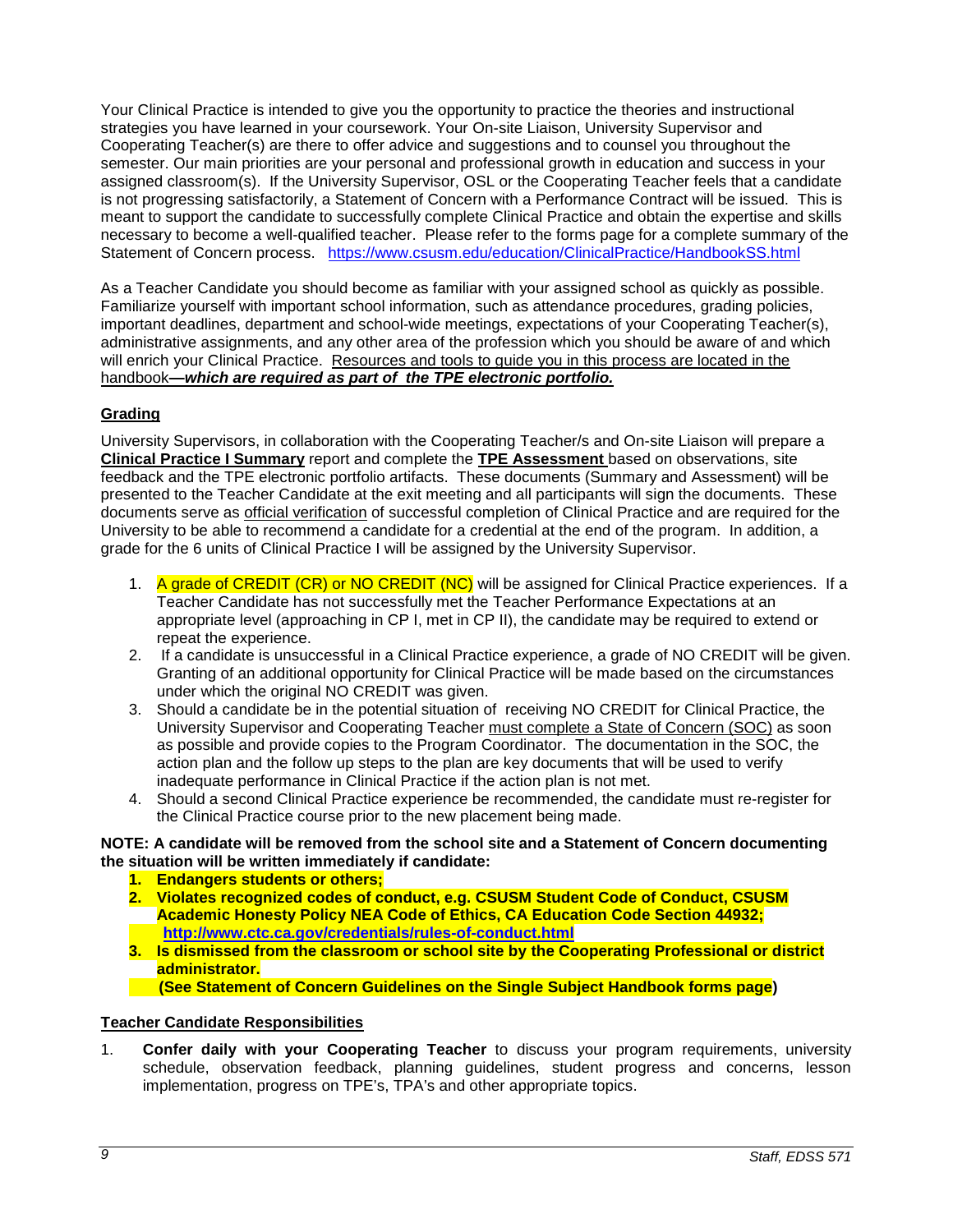- 2. You should be on campus every day Tuesday Friday for a full day (mirroring a full-time teacher's day) to teach and observe classes, to assist in the AVID/SEI/ELD classes, to prepare for your classes and university assignments, to attend meetings, and to generally get a sense of what a contracted teaching day feels like. Be available to remain after school to plan, attend staff meetings, in-services, parent conferences, and other school functions, such as "Back to School Night" and "Open House" where applicable.
- *3.* Keep up-to-date and accurate lesson and unit plans during your Clinical Practice. *You are required to have a written record of all lessons presented in your site assignment AND a written lesson plan for each lesson that you teach.* Be sure to confer with your Cooperating Teacher to insure that your lesson plan meets his/her expectations and satisfies the demands of the curriculum and the needs of students. *You are required to use the single subject lesson plan from coursework. The one page form is located on the forms page.*
- 4. Attend regular meetings with your supervisor and On-site Liaison.
- 5. Follow the syllabus calendar and turn in all required logs and assignments to your University Supervisor on time.
- 6. Develop a professional electronic portfolio focusing on the TPE's. The purpose of this portfolio is to collect artifacts and evidence for demonstration of satisfactory completion of the TPEs. In addition to directly observable evidence, this portfolio will provide information that your University Supervisor may not see in classroom visits. It will also provide artifacts for inclusion in your professional portfolio that you develop in the second semester.

## *OVERVIEW:*

#### **Semester one—Clinical Practice I**

Candidates will attend core coursework each Monday from 7:00 a.m. until 5 p.m. (subject to change). The core coursework (EDSS 511, 521 and 555) includes co-teaching by faculty, combined sessions and online work. Candidates will also have 10 methods sessions (2 units, 30 hours) spread over the semester on Tuesday or Thursday evening/s and with some Saturday sessions.

Candidates will be at the assigned school site, following the teacher contract hours, with an interdisciplinary cohort group (3-4 candidates) each Tuesday – Friday beginning with pre-service days and continuing until the day before winter break. A co-teaching approach to Clinical Practice will be used in all settings. Candidates will participate in all class activities and move gradually from assisting in the supportive coteaching approach to leading all aspects from planning to presentation by the end of the experience. **University Supervisors (US), the instructors for Clinical Practice, will formally observe each candidate 4 times which will include observing one planning session. They will also evaluate the TPE portfolio and rate Professional dispositions in collaboration with your school site team.**

Candidates will be placed with one Cooperating Teacher (CT) for 2 periods of the same assignment (e.g. two English 9 classes) and one setting for assisting such as AVID (advancement via individual determination), SEI (structured English Immersion), ELD (English Language Development) or special education – whatever best suits the needs of the site. (This represents 50% of the day based on a 6 period day). During the remaining unassigned periods (3) candidates will be expected to plan with the CT and work with their cohort partners on site to complete university projects and assignments. Candidates will also have a standing weekly lunch with the OSL.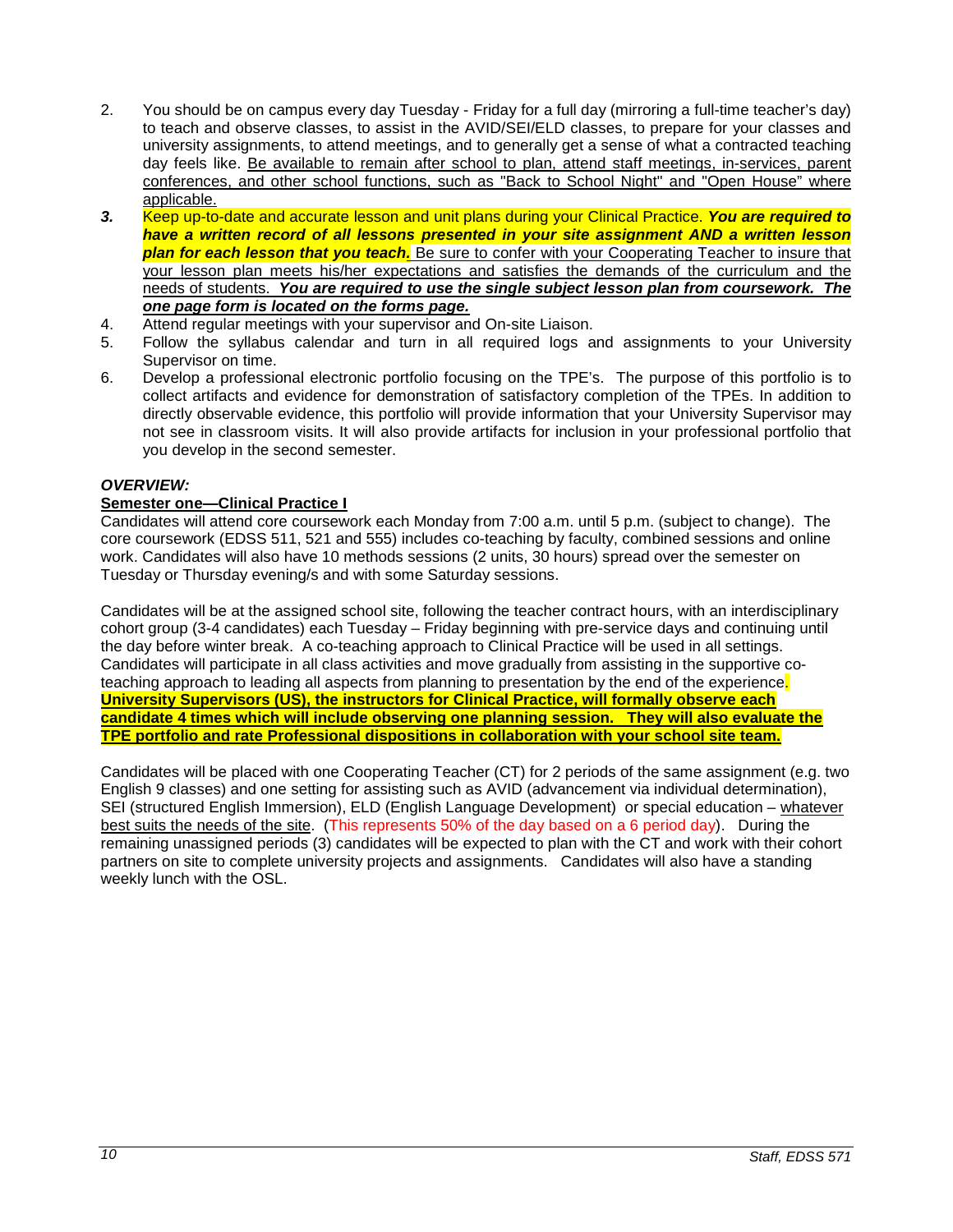# **SINGLE SUBJECT FALL 2015 CP CALENDAR (SUBJECT TO CHANGE)**

**EDSS 571**

<span id="page-10-0"></span>\*\*\* CP Handbook and forms link for all pertinent forms: <http://www.csusm.edu/education/ClinicalPractice/HandbookSS.html>

| <b>Core Course</b><br>information<br><b>Weekly dates</b>                         | <b>Clinical Practice Assignment</b>                                                                                                                                                                                                     | <b>School Sites/Candidates</b><br>impacted                                                                                                                     |
|----------------------------------------------------------------------------------|-----------------------------------------------------------------------------------------------------------------------------------------------------------------------------------------------------------------------------------------|----------------------------------------------------------------------------------------------------------------------------------------------------------------|
| August 10 and 11<br>Orientation 9 -4<br>p.m.                                     | General orientations<br>Candidates report dates:<br>Aug 10: PVHS<br>Aug 11: OHS, ECHS and BVMS                                                                                                                                          | <b>All Candidates</b> attend orientation                                                                                                                       |
| August 12 -<br>Orientation<br>$3 - 5$ p.m.                                       | CP orientation with University Supervisor<br>Candidates report dates (subject to change):<br>Aug 12: All Escondido high schools<br>Aug 14: all Vista schools<br>First day of school for students by site:<br>Aug 12: Paloma Valley HS   | <b>All Candidates</b> attend orientation                                                                                                                       |
| August 17                                                                        | Candidates report dates:<br>Aug 18: SDA, LCC<br>First day of school for students by site:<br>Aug 17: All Oceanside schools; All Vista Schools<br>All Escondido schools<br>Bear Valley MS, Escondido Elementary<br>Aug 19: Mt. Carmel HS | <b>Candidates with students complete</b><br>lesson plan records for one week (5<br>$days)$ – send to US (see template)                                         |
| Aug. 24/26 (C1)<br>Aug. 25/27 (C2)<br>August 26                                  | <b>Technology Orientations</b><br>Attend one session with your CT                                                                                                                                                                       | <b>All Candidates</b> attend technology<br>training by cohort<br><b>All Candidates</b> attend one session                                                      |
| (SPHS), 27<br>(OHS)<br>Sept 2 (SMHS)<br>CT/TC co-<br>teaching<br>$4:30 - 6$ p.m. | Check for locations<br>Candidates report dates:<br>Aug 26: SMHS<br>Aug 28: CHS<br>First day of school for students by site:<br>Aug 24: HTH<br>Aug 25: LCC and SDA                                                                       | of co-teaching training with your CT<br><b>Candidates with students complete</b><br>lesson plan records for one week (5<br>$days)$ – send to US (see template) |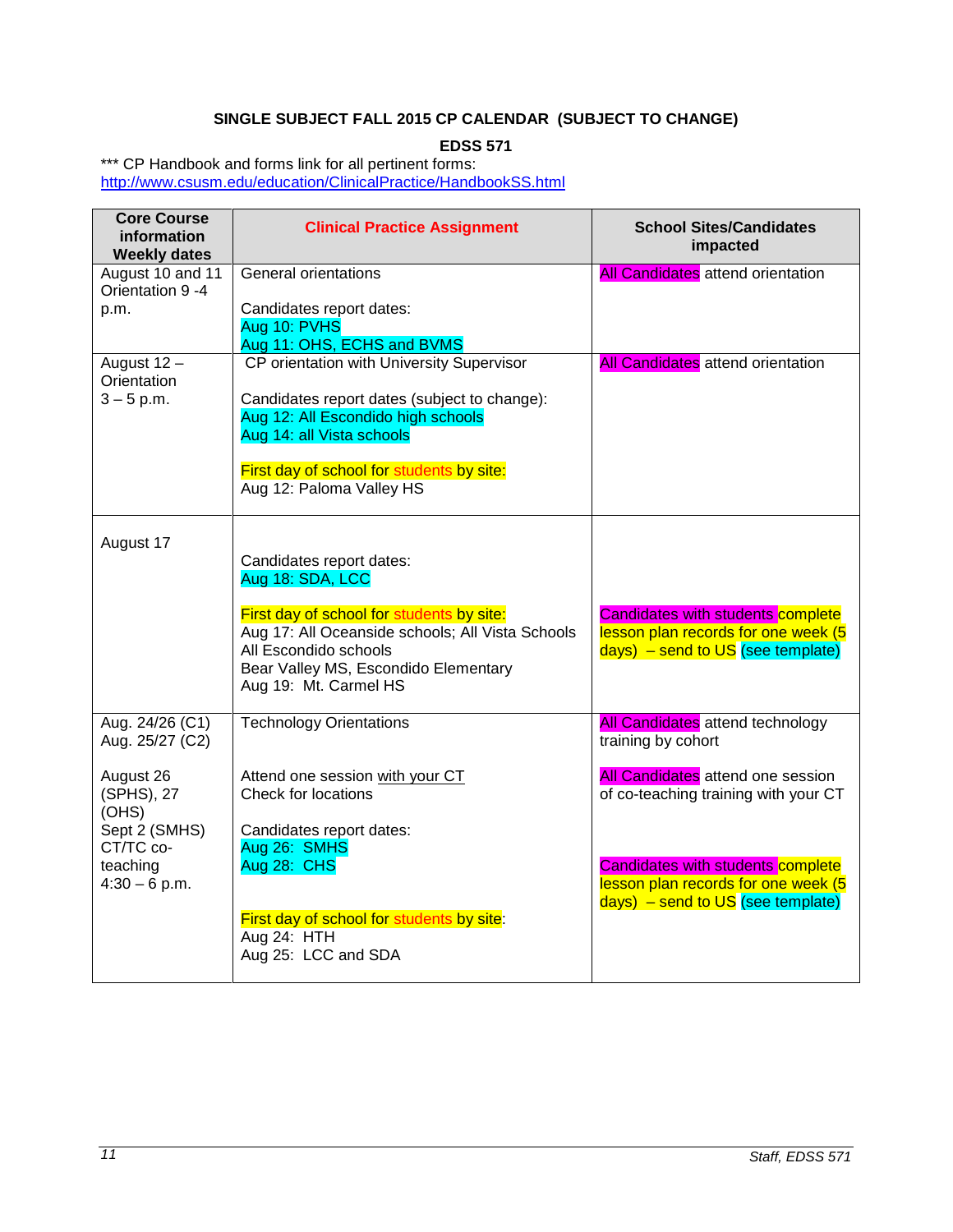| <b>Core Course</b><br>information<br><b>Weekly dates</b>                        | <b>Clinical Practice Assignment</b>                                                                                                                                                     | <b>School Sites/Candidates</b><br>impacted                                                                                                                                 |
|---------------------------------------------------------------------------------|-----------------------------------------------------------------------------------------------------------------------------------------------------------------------------------------|----------------------------------------------------------------------------------------------------------------------------------------------------------------------------|
| <b>Monday August</b><br>31 (Week one)<br>Core courses<br>F <sub>2F</sub>        |                                                                                                                                                                                         | <b>All Candidates</b> attend coursework                                                                                                                                    |
| 7:00 a.m.                                                                       | First day of school for students by site:<br>Aug 31: SMHS<br>Sept 2: CHS                                                                                                                |                                                                                                                                                                            |
|                                                                                 | Assignments due:<br>Sept. 4<br><b>Teacher Candidate Twice Monthly log #1</b><br>Email to US - See CP Handbook page<br>Pre-nuptial Conversation' emailed to US (see<br>form in syllabus) | <b>All candidates</b><br>complete lesson plan records for<br>one week $(5 \text{ days})$ – send to US<br>Twice monthly log and pre-nuptial<br>conversation                 |
| Sept 7<br>Holiday<br>Core courses on-<br>line                                   | Assignments due:<br>Sept 11<br>***Class profile (see template and instructions)<br>Classroom layout and community information<br>from syllabus email to US                              | <b>All Candidates</b><br><b>All candidates</b><br>complete lesson plan records for                                                                                         |
| Sept 14<br>Core courses<br>F <sub>2F</sub>                                      | Assignments due:<br>Sept 18<br><b>Teacher Candidate Twice Monthly log</b>                                                                                                               | one week $(5 \text{ days})$ – send to US<br><b>All Candidates</b><br><b>All candidates</b><br>complete lesson plan records for<br>one week $(5 \text{ days})$ – send to US |
| Sept 21<br>Core courses<br>F <sub>2F</sub>                                      | Assignments due:<br>Sept 25<br>Academic Unit Plan emailed to US (see model in<br>syllabus)                                                                                              | <b>All Candidates</b><br><b>All candidates</b><br>complete lesson plan records for<br>one week $(5 \text{ days})$ – send to US                                             |
| Sept 28<br>Core courses<br>F <sub>2F</sub><br>Do self-<br>assessment for<br>PD. | Assignments due:<br>Oct 2<br>Upload self-assessment into Taskstream-notify<br><b>US</b><br><b>Teacher Candidate Twice Monthly log</b>                                                   | <b>All candidates</b><br>complete lesson plan records for<br>one week $(5 \text{ days})$ – send to US                                                                      |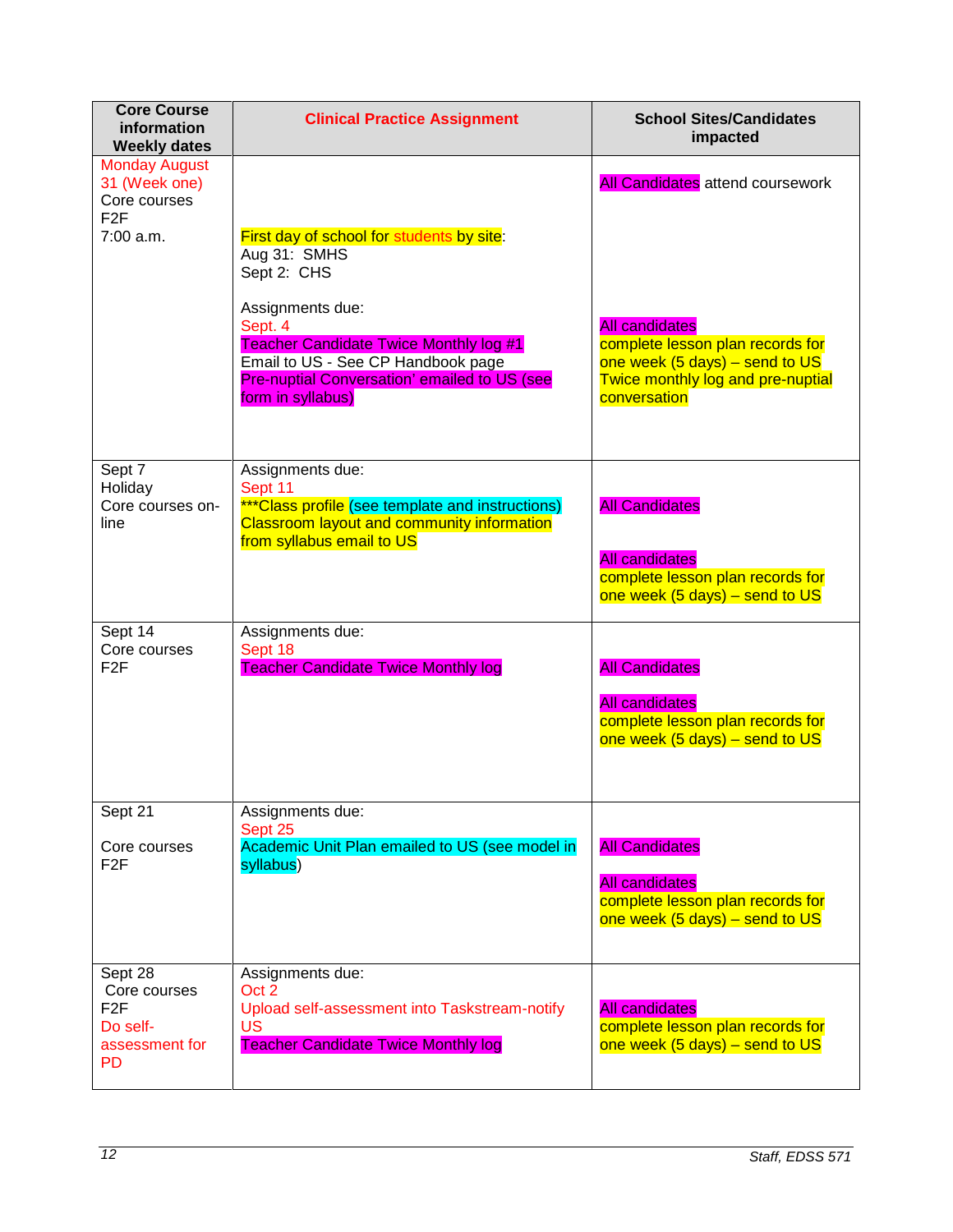| <b>Core Course</b><br>information<br><b>Weekly dates</b>       | <b>Clinical Practice Assignment</b>                                                                                                                                                                 | <b>School Sites/Candidates</b><br>impacted                                                                                     |
|----------------------------------------------------------------|-----------------------------------------------------------------------------------------------------------------------------------------------------------------------------------------------------|--------------------------------------------------------------------------------------------------------------------------------|
| Oct 5<br>Core courses<br>F <sub>2</sub> F                      | Assignments due:<br>Oct 9                                                                                                                                                                           |                                                                                                                                |
|                                                                | Copy and save pgs. 7 and 8: School Site<br>Information Checklist and School Site<br>Participation Checklist from Teacher Candidate<br>Clinical Practice Handbook Section - to be used<br>for TPE 12 | <b>All Candidates</b><br><b>All candidates</b><br>complete lesson plan records for<br>one week $(5 \text{ days})$ – send to US |
| Oct 12<br>Core courses<br>F <sub>2F</sub>                      | Assignments due:<br>Oct 16<br><b>Teacher Candidate Twice Monthly log</b>                                                                                                                            | <b>All Candidates</b>                                                                                                          |
|                                                                | SS faculty to post PD rating on TaskStream this<br>week                                                                                                                                             | <b>All candidates</b><br>complete lesson plan records for<br>one week $(5 \text{ days})$ – send to US                          |
| Oct 19<br>Core courses<br>F <sub>2</sub> F<br><b>TPA 1 Due</b> |                                                                                                                                                                                                     | <b>All candidates</b><br>complete lesson plan records for<br>one week $(5 \text{ days})$ – send to US                          |
| Oct 26<br>Core courses<br>F <sub>2F</sub>                      |                                                                                                                                                                                                     | <b>All candidates</b><br>complete lesson plan records for<br>one week (5 days) - send to US                                    |
| Nov <sub>2</sub><br>Core courses<br>F <sub>2F</sub>            | Assignments due:<br>Nov <sub>6</sub><br><b>Teacher Candidate Twice Monthly log</b>                                                                                                                  | <b>All candidates</b><br>complete lesson plan records for<br>one week $(5 \text{ days})$ – send to US                          |
| Nov 9<br>Core courses<br>F2F                                   | NOTE: US to post PD rating on TaskStream this<br>week)                                                                                                                                              | <b>All candidates</b><br>complete lesson plan records for<br>one week $(5 \text{ days})$ – send to US                          |
| Nov 16<br>Core courses<br>F2F                                  | Assignments due:<br><b>Nov 20</b><br><b>Teacher Candidate Twice Monthly log</b>                                                                                                                     | <b>All candidates</b><br>complete lesson plan records for<br>one week $(5 \text{ days})$ – send to US                          |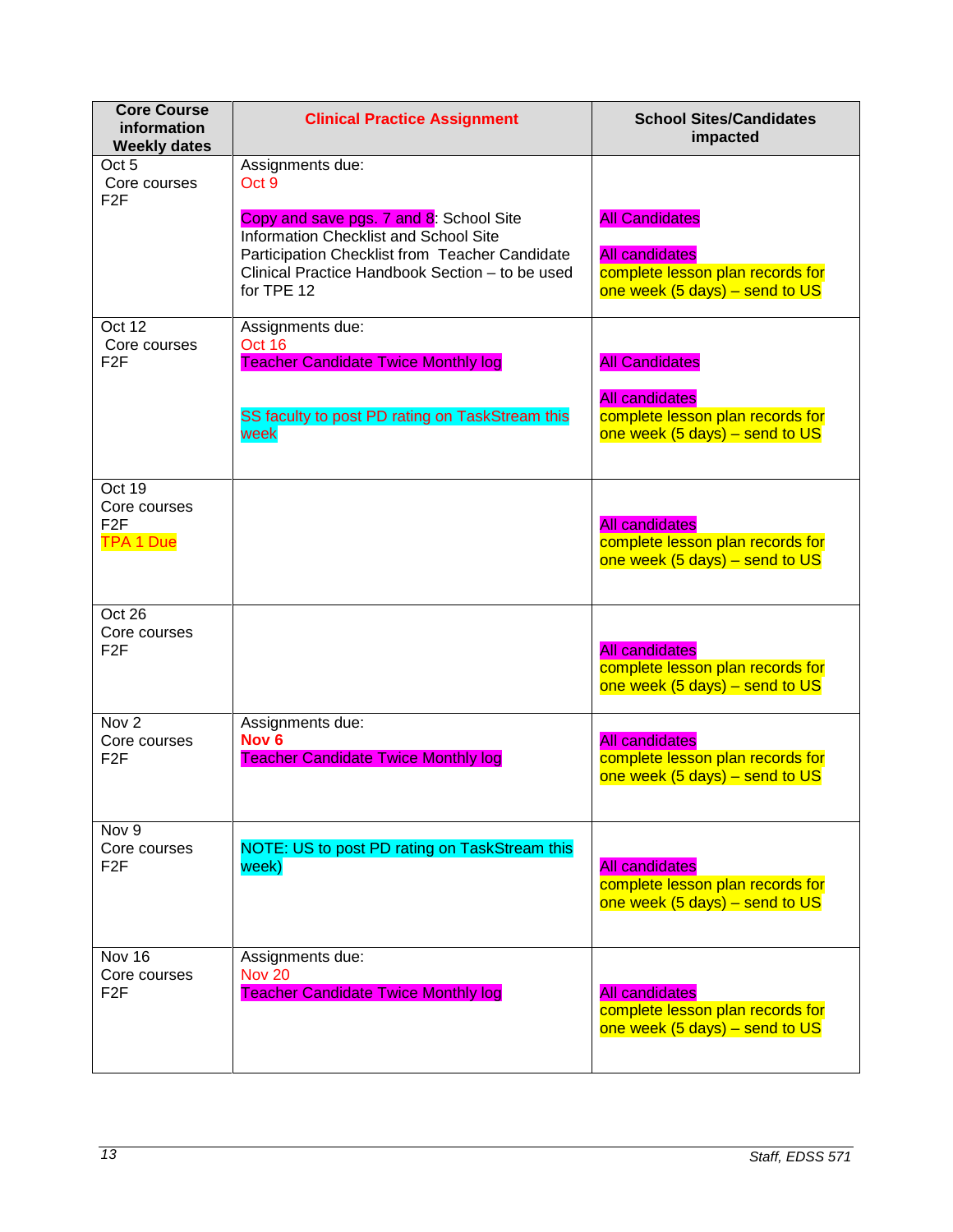| <b>Core Course</b><br>information<br><b>Weekly dates</b> | <b>Clinical Practice Assignment</b>                                      | <b>School Sites/Candidates</b><br>impacted                                                            |
|----------------------------------------------------------|--------------------------------------------------------------------------|-------------------------------------------------------------------------------------------------------|
| <b>Nov 24</b><br>Core courses<br>On-line                 | If school is in session this week; weekly lesson<br>plan records are due | <b>All candidates</b><br>complete lesson plan records for<br>one week $(5 \text{ days})$ – send to US |
| <b>Nov 30</b><br>Core courses<br>F <sub>2</sub> F        | Assignments due:<br>Dec 4<br><b>Teacher Candidate Twice Monthly log</b>  | <b>All candidates</b><br>complete lesson plan records for<br>one week $(5 \text{ days})$ – send to US |
| Dec 7<br>Last Class: Core<br>courses<br>F2F              |                                                                          | <b>All candidates</b><br>complete lesson plan records for<br>one week $(5 \text{ days})$ – send to US |
| Dec 14<br>Coursework<br>finished                         | Assignments due:<br>Dec 18 None - Last day of CP I                       |                                                                                                       |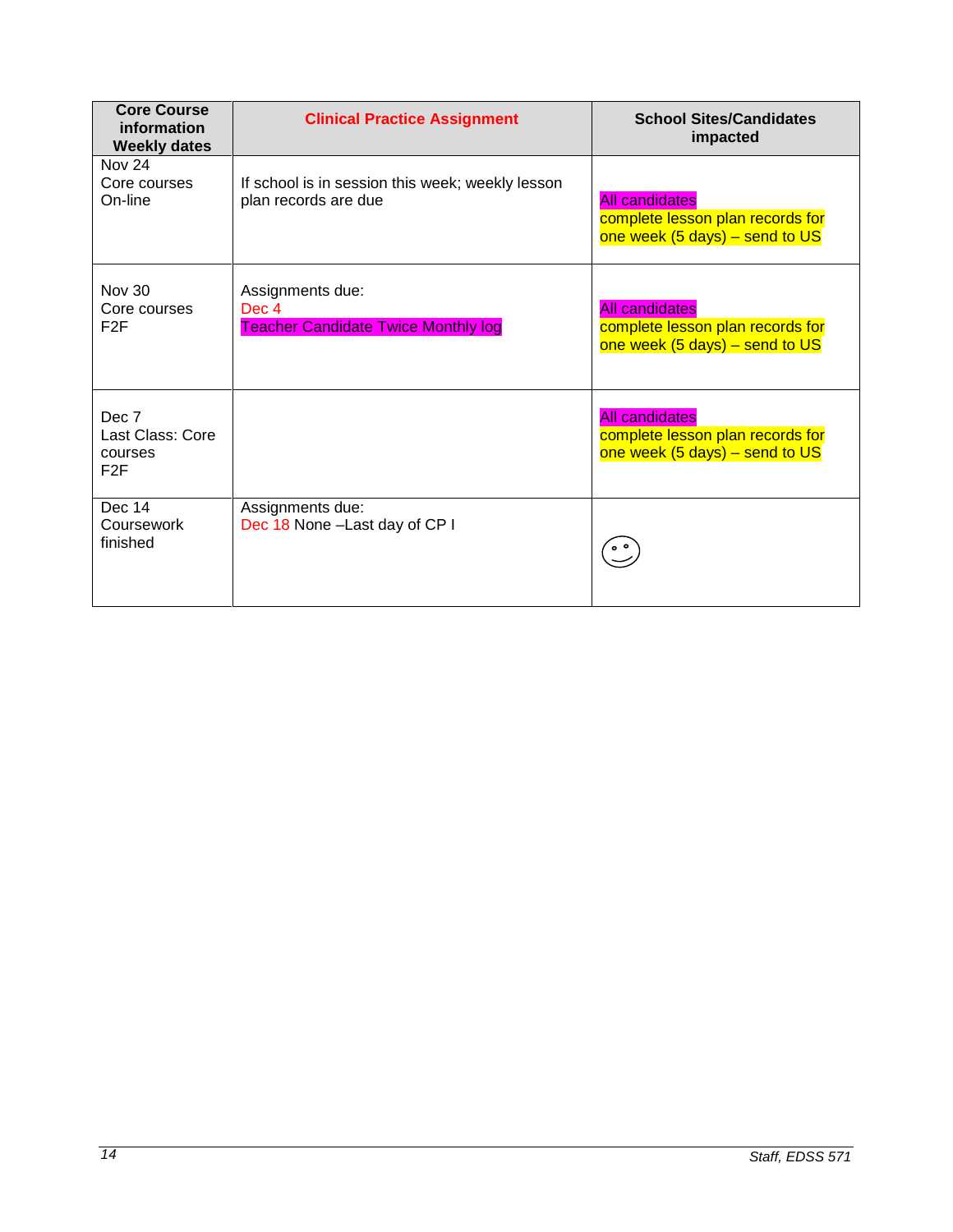# **SINGLE SUBJECT TEMPLATES**

# <span id="page-14-1"></span><span id="page-14-0"></span>**(Template) Lesson Plans for Week Of:**

| M          | Standard(s)                                                     |
|------------|-----------------------------------------------------------------|
| (Plans for |                                                                 |
| your CT)   | Objective(s) (Remember-SWBAT **observable** BY **Measurable**.) |
|            |                                                                 |
|            | Assessment(s)                                                   |
|            |                                                                 |
|            | Instruction:                                                    |
|            | Anticipatory set                                                |
|            | Instruction                                                     |
|            | <b>Guided Practice</b>                                          |
|            | <b>Independent Practice</b>                                     |
|            | Closure                                                         |
|            | Special Considerations: (EL and SN)                             |
|            |                                                                 |
|            | Co-Teaching Plan:                                               |
|            |                                                                 |
|            |                                                                 |
| $\top$     | Standard(s)                                                     |
|            |                                                                 |
|            | Objective(s) (Remember-SWBAT **observable** BY **Measurable**.) |
|            |                                                                 |
|            | Assessment(s)                                                   |
|            |                                                                 |
|            | Instruction:                                                    |
|            | Anticipatory set                                                |
|            | <b>Instruction</b>                                              |
|            | <b>Guided Practice</b>                                          |
|            | <b>Independent Practice</b>                                     |
|            | Closure                                                         |
|            |                                                                 |
|            | Special Considerations: (EL and SN)                             |
|            |                                                                 |
|            | Co-Teaching Plan:                                               |
|            |                                                                 |
|            |                                                                 |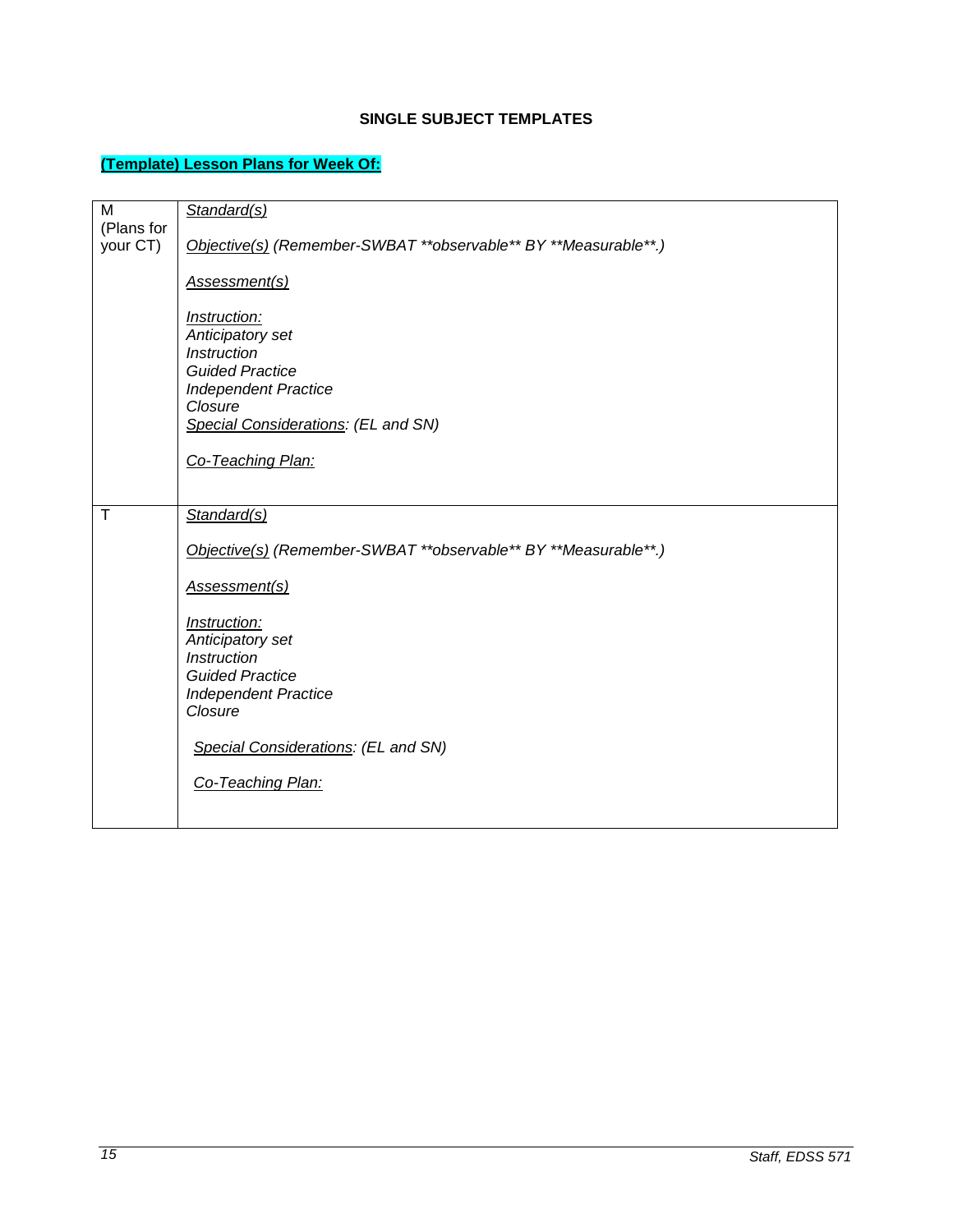| W  | Standard(s)                                                     |
|----|-----------------------------------------------------------------|
|    | Objective(s) (Remember-SWBAT **observable** BY **Measurable**.) |
|    | Assessment(s)                                                   |
|    | Instruction:                                                    |
|    | Anticipatory set                                                |
|    | Instruction<br><b>Guided Practice</b>                           |
|    | <b>Independent Practice</b>                                     |
|    | Closure                                                         |
|    | Special Considerations: (EL and SN)                             |
|    | Co-Teaching Plan:                                               |
| Th | Standard(s)                                                     |
|    | Objective(s) (Remember-SWBAT **observable** BY **Measurable**.) |
|    | Assessment(s)                                                   |
|    | Instruction:                                                    |
|    | Anticipatory set<br>Instruction                                 |
|    | <b>Guided Practice</b>                                          |
|    | <b>Independent Practice</b>                                     |
|    | Closure                                                         |
|    | Special Considerations: (EL and SN)                             |
|    | Co-Teaching Plan:                                               |
|    |                                                                 |
| F  | Standard(s)                                                     |
|    | Objective(s) (Remember-SWBAT **observable** BY **Measurable**.) |
|    | Assessment(s)                                                   |
|    | Instruction:                                                    |
|    | Anticipatory set                                                |
|    | Instruction                                                     |
|    | <b>Guided Practice</b><br><b>Independent Practice</b>           |
|    | Closure                                                         |
|    | Special Considerations: (EL and SN)                             |
|    | Co-Teaching Plan:                                               |
|    |                                                                 |
|    |                                                                 |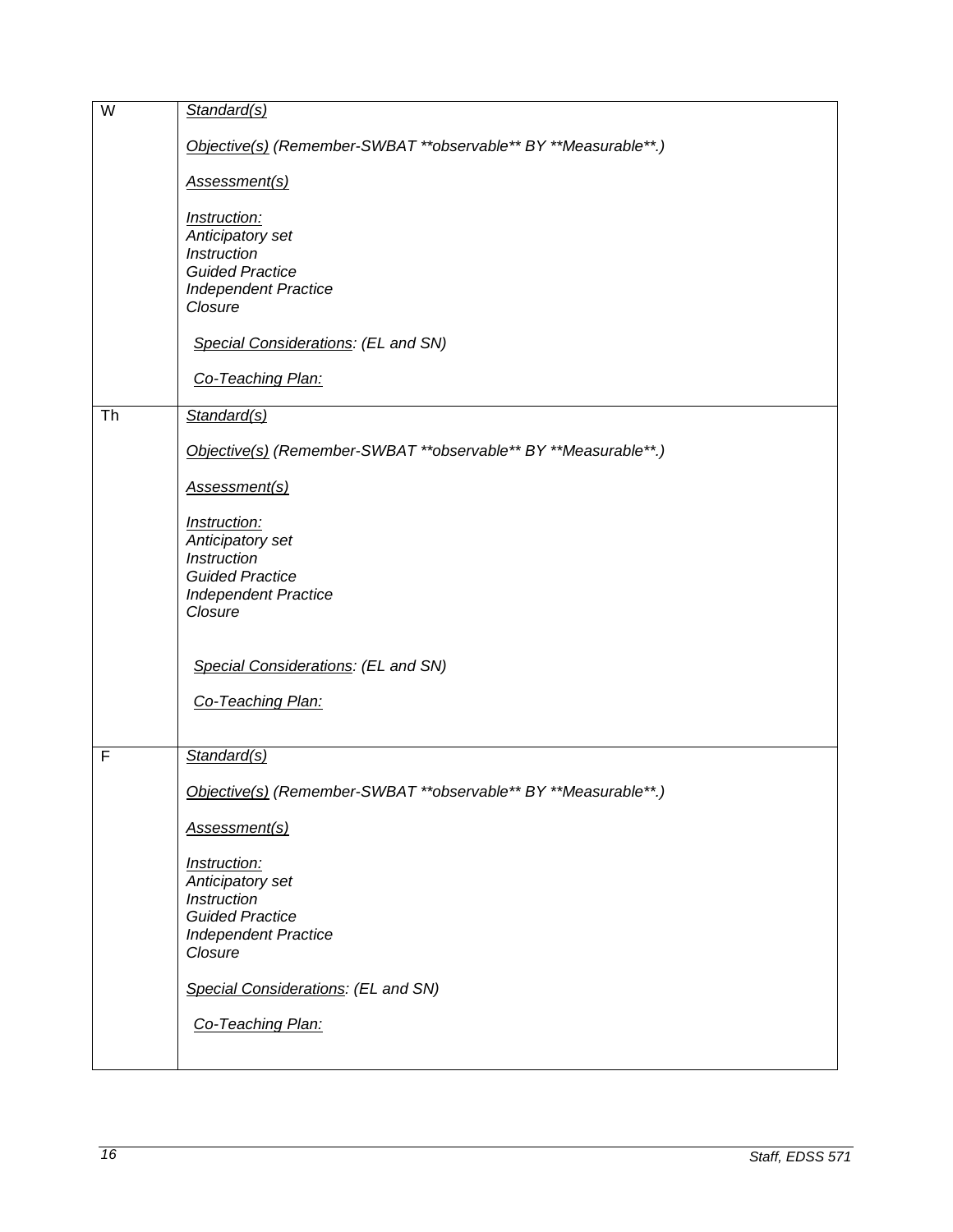# <span id="page-16-0"></span>**Academic Unit Plan Assignment model:**

This is a calendar of the first semester months (Aug. - Dec.) that shows what units will be taught and the number of weeks per unit - example Algebra I (no more detail is needed – this is an overview)

Unit 0: [Introduction Activities](http://wveis.k12.wv.us/teach21/public/Uplans/UPview.cfm?action=V1&tsele1=2&tsele2=116&tsele3i=573) (1 week-add dates) [Unit 1: Expressions and Equations](http://wveis.k12.wv.us/teach21/public/Uplans/UPview.cfm?action=V1&tsele1=2&tsele2=116&tsele3i=570) (3 weeks -dates) [Unit 2: Problem Solved!:--Linear Toolbox](http://wveis.k12.wv.us/teach21/public/Uplans/UPview.cfm?action=V1&tsele1=2&tsele2=116&tsele3i=572) (2 week - dates) [Unit 3: Problem Solved!--Application of Linear Equations and Systems of Equations](http://wveis.k12.wv.us/teach21/public/Uplans/UPview.cfm?action=V1&tsele1=2&tsele2=116&tsele3i=566) [Unit 4: A Standards-Based Approach to Polynomial Operations and Factoring Using Algebra Lab Gear](http://wveis.k12.wv.us/teach21/public/Uplans/UPview.cfm?action=V1&tsele1=2&tsele2=116&tsele3i=569) [Unit 5A: Data Analysis](http://wveis.k12.wv.us/teach21/public/Uplans/UPview.cfm?action=V1&tsele1=2&tsele2=116&tsele3i=567) [Unit 5B: Probability in Algebra](http://wveis.k12.wv.us/teach21/public/Uplans/UPview.cfm?action=V1&tsele1=2&tsele2=116&tsele3i=565) [Unit 6: Radical and Rational Expressions](http://wveis.k12.wv.us/teach21/public/Uplans/UPview.cfm?action=V1&tsele1=2&tsele2=116&tsele3i=568) Unit 7: What if ?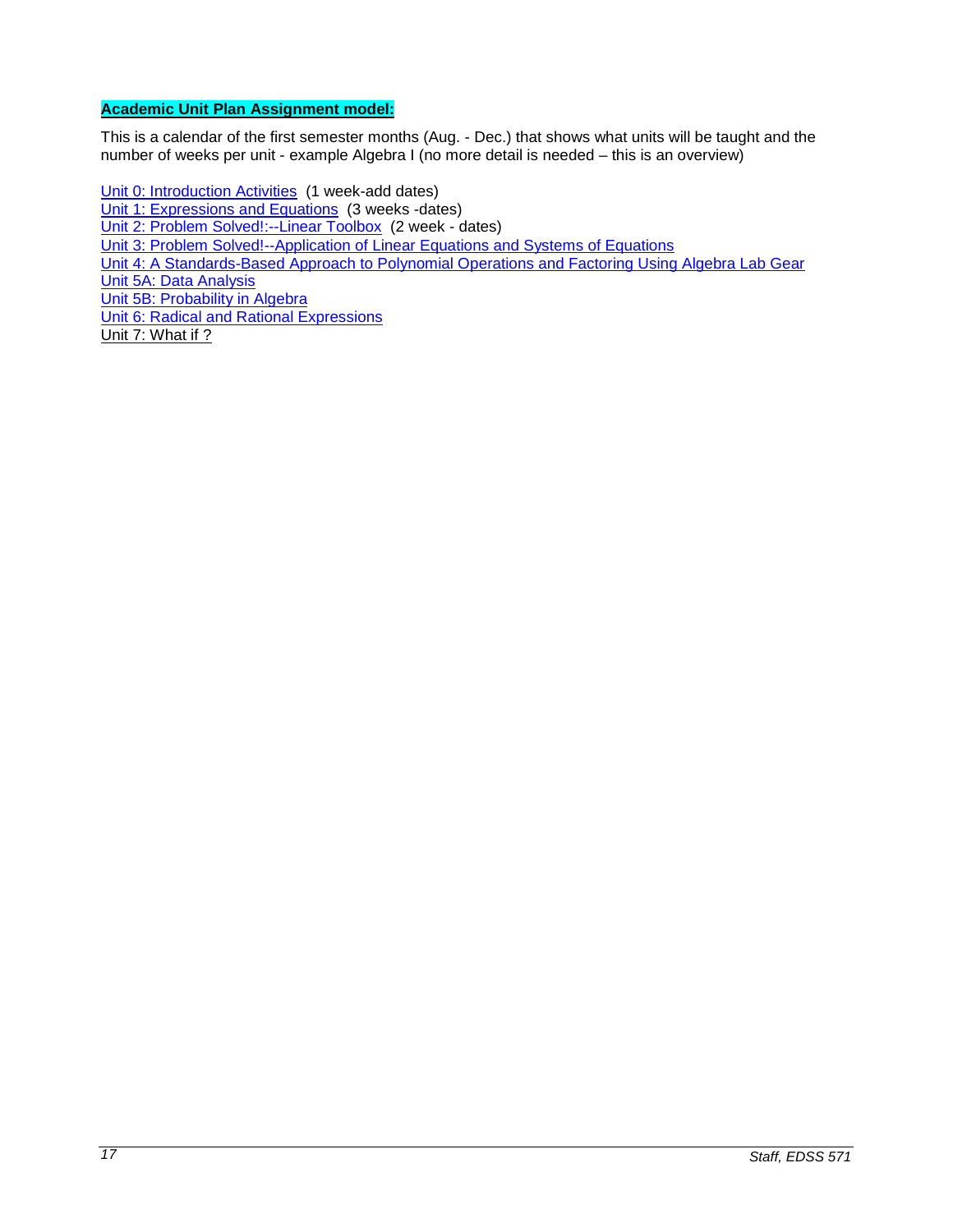## <span id="page-17-0"></span>**THE "PRENUPTIAL CONVERSATION"**

#### **for Issues About Instruction & Planning**

#### What are issues for discussion?

#### Time for Planning

- How much time do we need?
- Where will we find the time that we need?
- When will we plan together?

#### Instruction

- What content will we be teaching?
- How will the content be presented?
- How will we share the teaching responsibility?
- How will we assess the effectiveness of our instruction?
- •

## Student Behavior

- If we could each have only three class rules, what would those be?
- Who carries out the disciplinary procedures and delivers the consequences?
- How will we be consistent in dealing with behavior?
- •

#### **Communication**

- What types and frequency of communication do we each like to have with parents?
- How will we explain this collaborative teaching arrangement to the parents?
- What types and frequency of communication do we each like to have with students?
- How will we ensure regular communication with each other?
- •

#### **Evaluation**

- How will we monitor students' progress?
- How will we assess and grade student performance?
- Who evaluates which group of students?
- •

#### Logistics

- How will we explain our co-teaching arrangement to the students and convey that we are equals in the classroom?
- How will we refer to each other in front of the students?
- How will teacher space be shared?
- How will the room be arranged?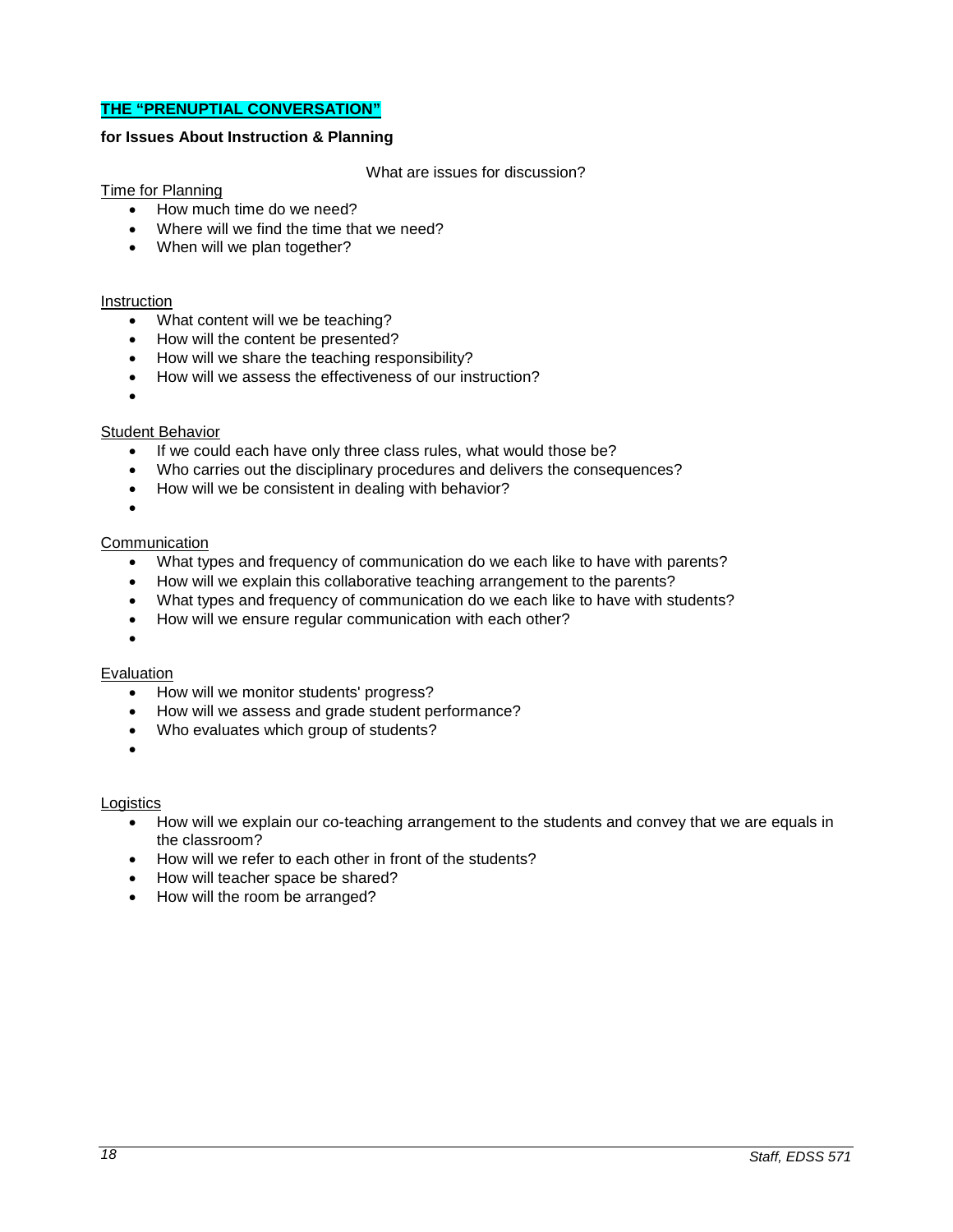| Name<br>School |
|----------------|
|----------------|

Semester \_\_\_\_\_\_

# <span id="page-18-0"></span>**CLASS PROFILE: CONTEXT FOR LEARNING INFORMATION (edTPA and BTSA)**

Respond to the prompts below (**no more than 4 single-spaced pages, including prompts**) by typing your responses within the brackets following each prompt.

Do not delete or alter the prompts. Pages exceeding the maximum will not be scored.

#### **About the School Where You Are Teaching**

1. In what type of school do you teach? (Type an "X" next to the appropriate description; if "other" applies, provide a brief description.)

Middle school: High school: \_\_\_\_\_ Other (please describe): \_\_\_\_\_

Urban: Suburban: Rural:

- 2. List any special features of your school or classroom setting (e.g., charter, co-teaching, themed magnet, remedial course, honors course) that will affect your teaching in this learning segment.
- 3. Describe any district, school, or cooperating teacher requirements or expectations that might affect your planning or delivery of instruction, such as required curricula, pacing plan, use of specific instructional strategies, or standardized tests.

#### **About the Class**

- 1. What is the name of this course?
- 2. What is the length of the course? (Type an "X" next to the appropriate description; if "other" applies, provide a brief description.)

One semester: One year: Other (please describe): \_\_\_\_\_

- 3. What is the class schedule (e.g., 50 minutes every day, 90 minutes every other day)?
- 4. Is there any ability grouping or tracking in subject area? If so, please describe how it affects your class.
- 5. Identify any textbook or instructional program you primarily use for subject area instruction. If a textbook, please provide the title, publisher, and date of publication.
- 6. List other resources (e.g., electronic white board, graphing calculators, online resources) you use for subject area instruction in this class.

### **About the Students in the Class**

- 1. Grade-level composition (e.g., all seventh grade; 2 sophomores and 30 juniors):
- 2. Number of
	- $\blacksquare$  students in the class:
	- **nales:** \_\_\_\_\_ females: \_\_\_\_\_
- 3. Complete your Class Profile & the Summary of your Students with Special Learning Needs Chart
- a. Create a Class Profile with information on each of your students. Use Chart below.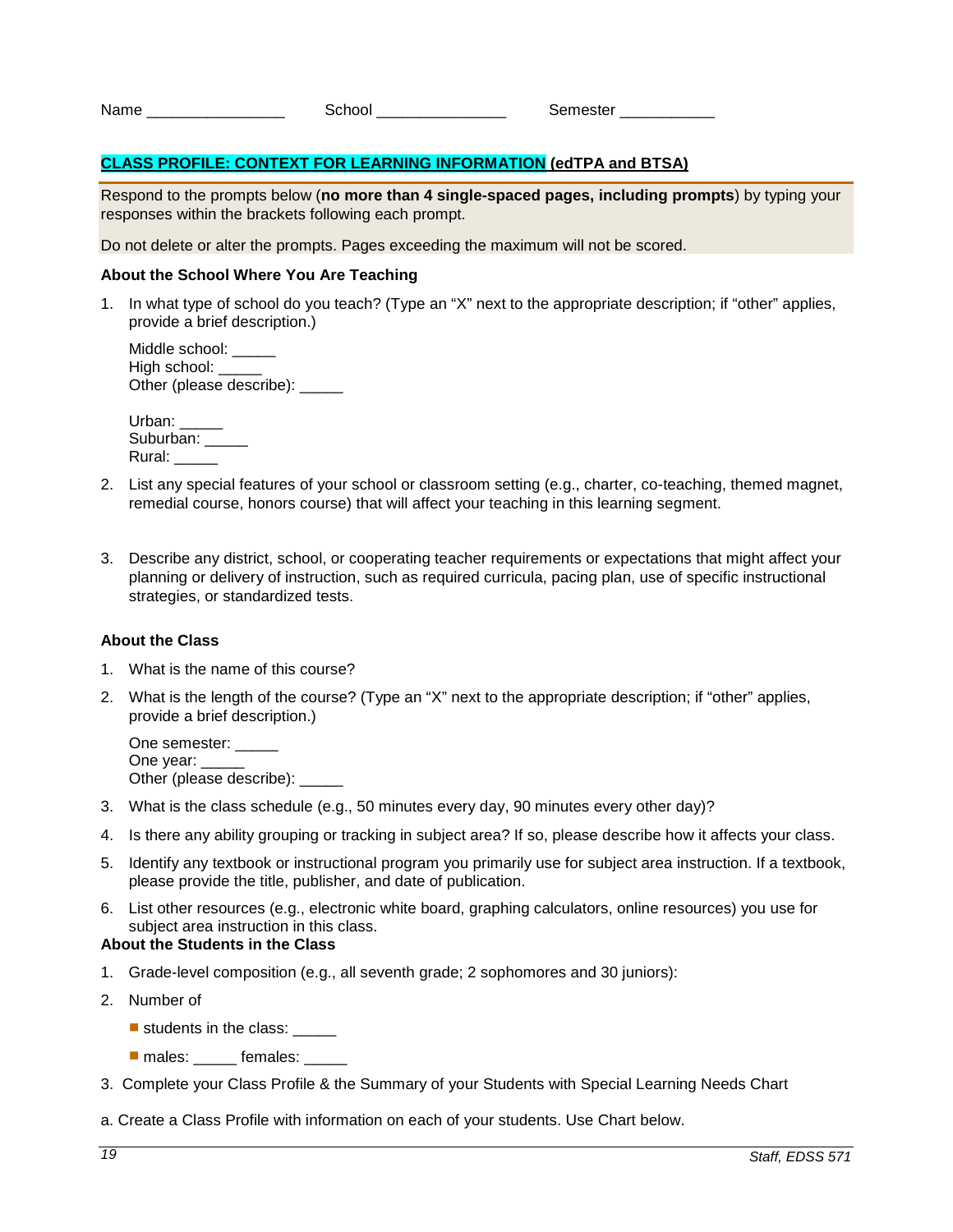| <b>Student</b><br><b>Name</b> | <b>Student</b><br>Label &<br>Level:<br>EL, IEP<br>or 504 | EL/IEP/504 Plans:<br><b>Classification, Need</b><br>- Readiness | Learning<br><b>Profile</b>       | <b>Interests</b>    | <b>Supports, Accommodations,</b><br><b>Modifications, Pertinent IEP Goals</b>  |
|-------------------------------|----------------------------------------------------------|-----------------------------------------------------------------|----------------------------------|---------------------|--------------------------------------------------------------------------------|
| Jose                          | Example:<br>EL<br><b>CELDT</b><br>Level 3                | Example: Struggling<br>Reader                                   | Example:<br>Visual<br>processing | Example:<br>Surfing | Close monitoring, translating<br>information in word problems into<br>sketches |
|                               |                                                          |                                                                 |                                  |                     |                                                                                |
|                               |                                                          |                                                                 |                                  |                     |                                                                                |
|                               |                                                          |                                                                 |                                  |                     |                                                                                |
|                               |                                                          |                                                                 |                                  |                     |                                                                                |

b. Complete the chart below to summarize required or needed supports, accommodations, or modifications for your students that will affect your instruction in this learning segment. As needed, consult with your cooperating teacher to complete the chart. Some rows have been completed in italics as examples. Use as many rows as you need.

Consider the variety of learners in your class who may require different strategies/supports or accommodations/modifications to instruction or assessment (e.g., English language learners, gifted students needing greater support or challenge, students with Individualized Education Programs [IEPs] or 504 plans, struggling readers, underperforming students or those with gaps in academic knowledge).

| <b>Students with Specific Learning Needs</b>          |                                               |                                                                                   |  |
|-------------------------------------------------------|-----------------------------------------------|-----------------------------------------------------------------------------------|--|
| <b>IEP/504 Plans:</b><br><b>Classifications/Needs</b> | <b>Number</b><br>Οf<br><b>Students</b>        | <b>Supports, Accommodations, Modifications, Pertinent IEP</b><br><b>Goals</b>     |  |
| Example: Visual<br>processing                         | 2                                             | Close monitoring, translating information in word problems into<br>sketches       |  |
|                                                       |                                               |                                                                                   |  |
| <b>Other Learning Needs</b>                           | <b>Number</b><br><b>of</b><br><b>Students</b> | <b>Supports, Accommodations, Modifications</b>                                    |  |
| Example: Struggling<br>readers                        | 5                                             | Provide oral explanations for directions and simplified text for word<br>problems |  |
|                                                       |                                               |                                                                                   |  |